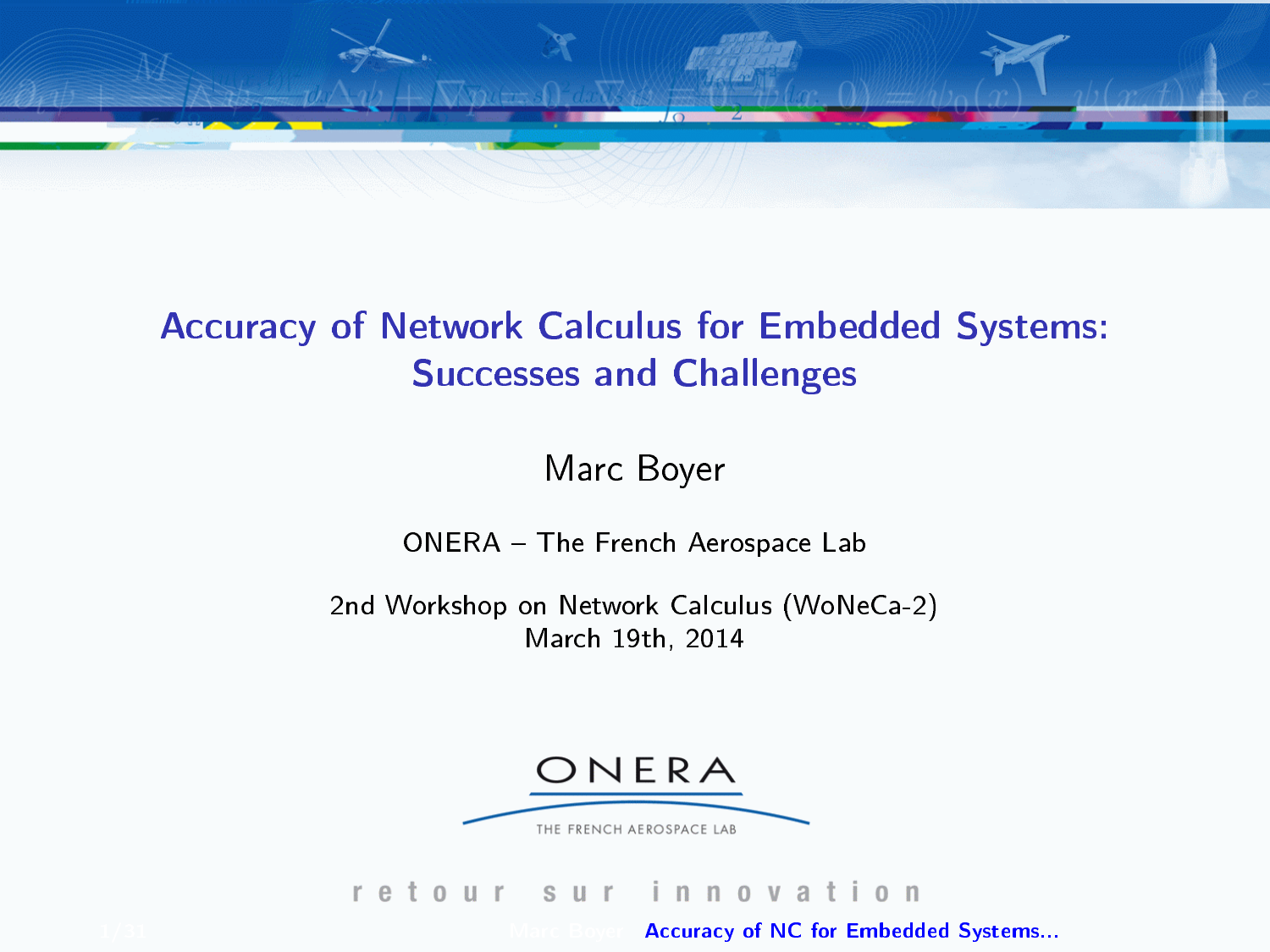[Once upon a time \(1999-2004\)](#page-3-0)

[Work done \(2004-2014\)](#page-8-0) [Formal framework](#page-9-0) [Tightness in theory](#page-15-0) [Accuracy in practice](#page-25-0)

**[Challenges](#page-34-0)** 

**[Miscellaneous](#page-37-0)** 

[Conclusion](#page-39-0)

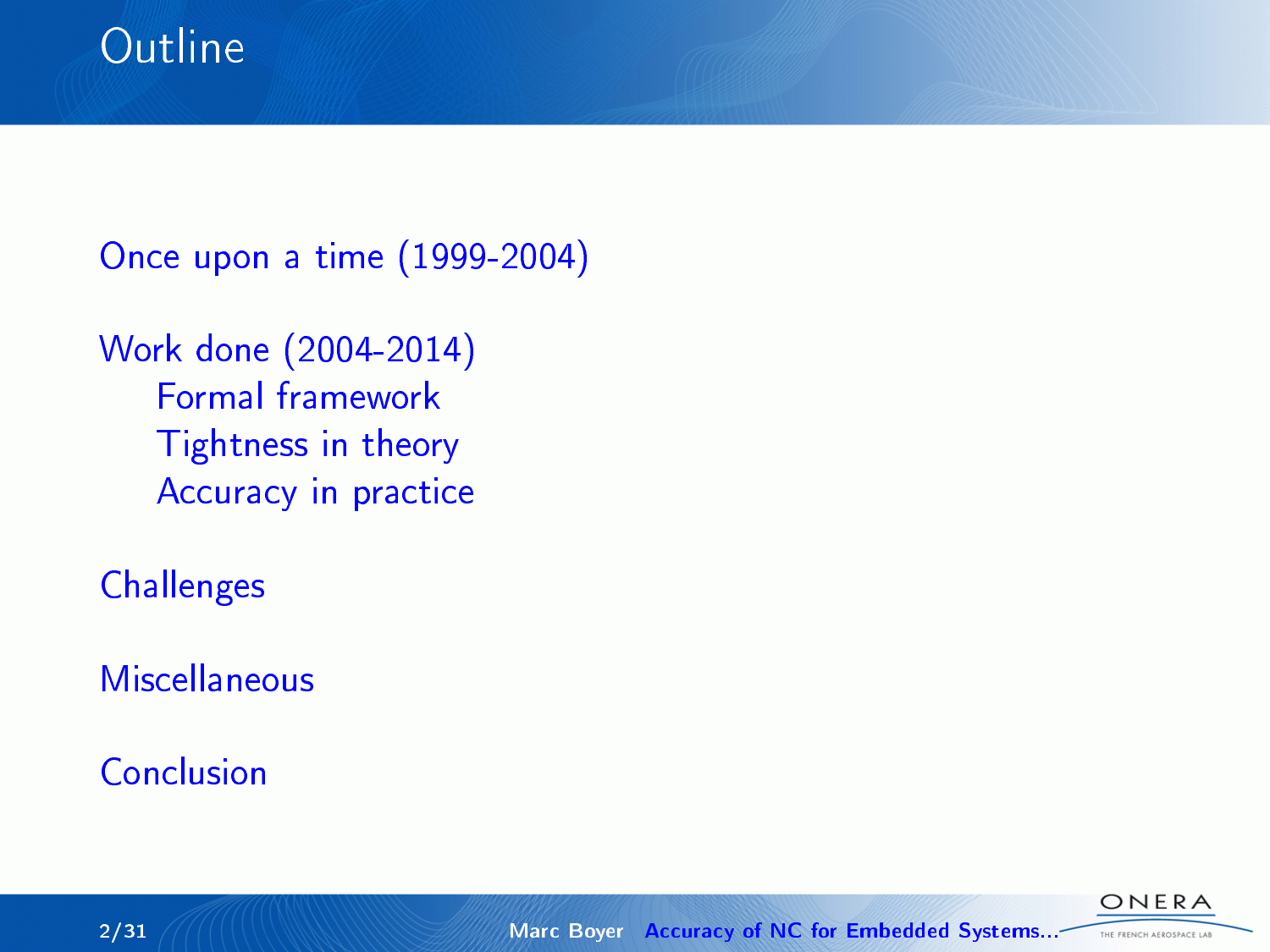## **Disclaimer**

Theses slides have been made for the support of an open workshop oral discussion, not as a robust and fair overview of the research area. In particular:

- $\bullet$  references have not been chosen to identify the first author(s) of a result, as is standard academic citation policy, but as the ones that I can quickly identify: I have done theses slides in a short time
- the "challenge" list is not a list of "no result" topics, but where, IMHA, lot exiting research is still to be done,
- a lot of interesting results have not been cited, and in particular:
	- all works of the MPA/RTC area [\[Wandeler and Thiele, 2006\]](#page-48-1). since the advances in the considered period seems not directly apply on AFDX,
	- a all works on Event Stream [\[Henia et al., 2005,](#page-47-0) [Rox and Ernst, 2010\]](#page-48-2), MAST [\[Gutiérrez et al., 2012\]](#page-46-0) and trajectories [\[Bauer et al., 2010\]](#page-43-0), even if is has been applied to AFDX, because this talk about network calculus ONERA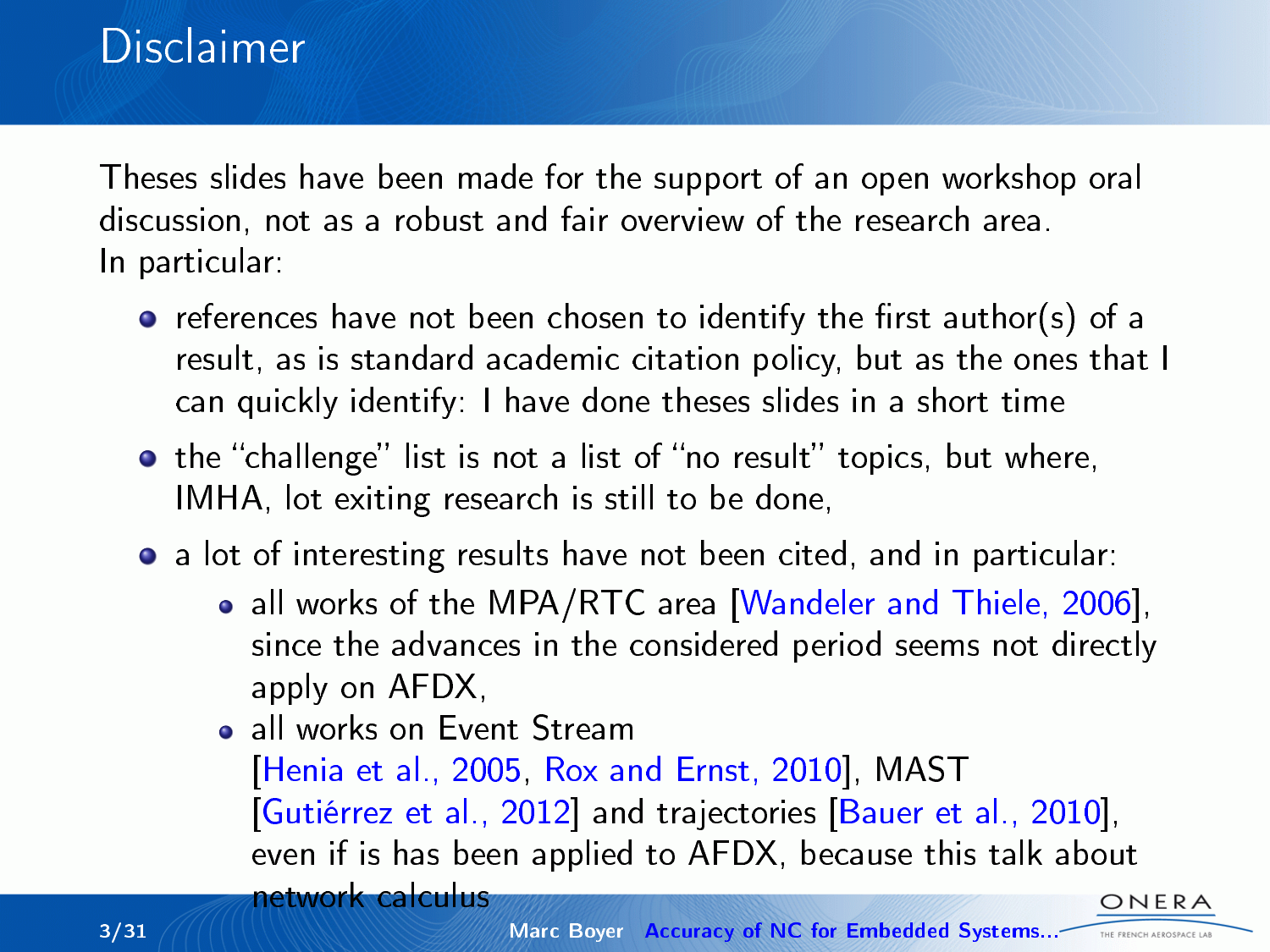## **Outline**

### [Once upon a time \(1999-2004\)](#page-3-0)

## [Work done \(2004-2014\)](#page-8-0) [Formal framework](#page-9-0) [Tightness in theory](#page-15-0) [Accuracy in practice](#page-25-0)

**[Challenges](#page-34-0)** 

[Miscellaneous](#page-37-0)

[Conclusion](#page-39-0)

<span id="page-3-0"></span>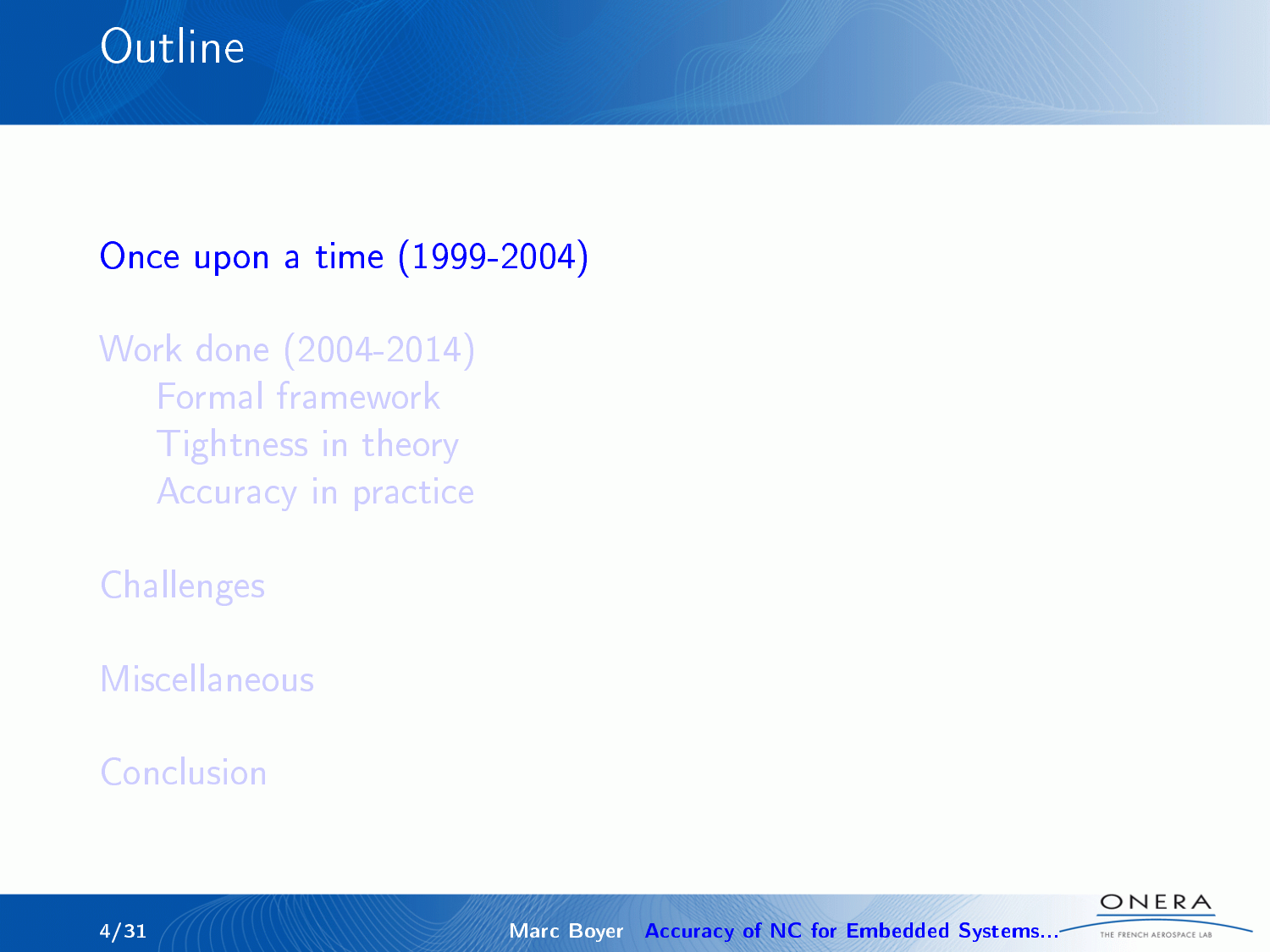## Network calculus for AFDX

#### AFDX: Avionic Full DupleX

- Standard ARINC 664 P7
- **Ethernet tailored for avionic needs** 
	- Flows: Virtual links (Token-Bucket + static routing)
	- Network: Full duplex,  $FIFO + SP$
- $\Rightarrow$  should have bounded delays ?

 $\Rightarrow$  how to compute and prove it ?

- $\bullet \approx 1999$  Rockwell Collins (  $\approx$  Airbus) request to Fabrice Frances and Christian Fraboul (Univ. Toulouse, France)
- ⇒ Jérome Grieu PhD [\[Grieu et al., 2003,](#page-46-1) [Grieu, 2004\]](#page-46-2) use of deterministic network calculus

NFR. THE ENEMY ASSOCIATE LA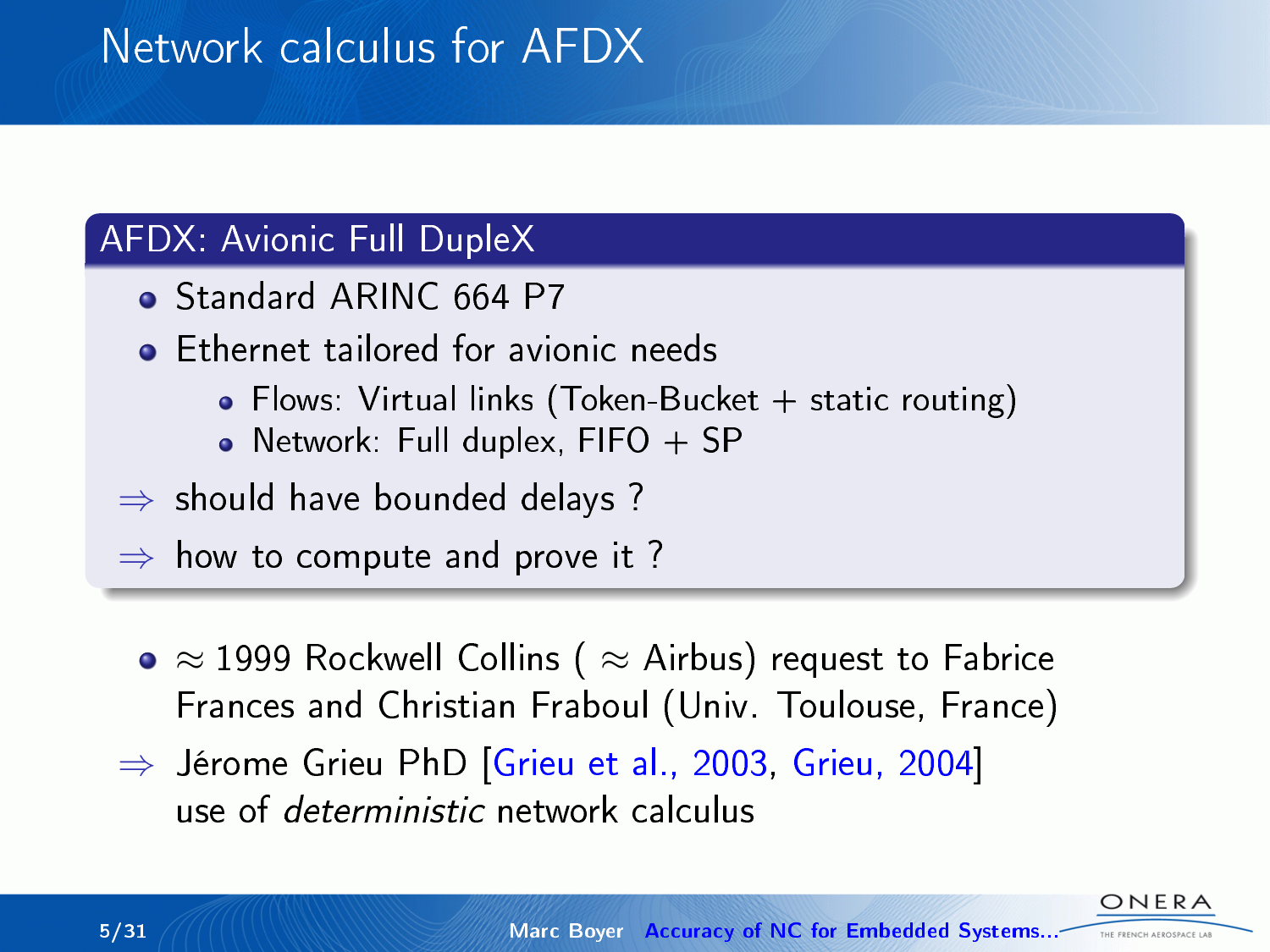#### From Grieu PhD

- AFDX model in network calculus
- Qualified tool (Rockwell Collins)
- Used to certify A380, A350, A400M

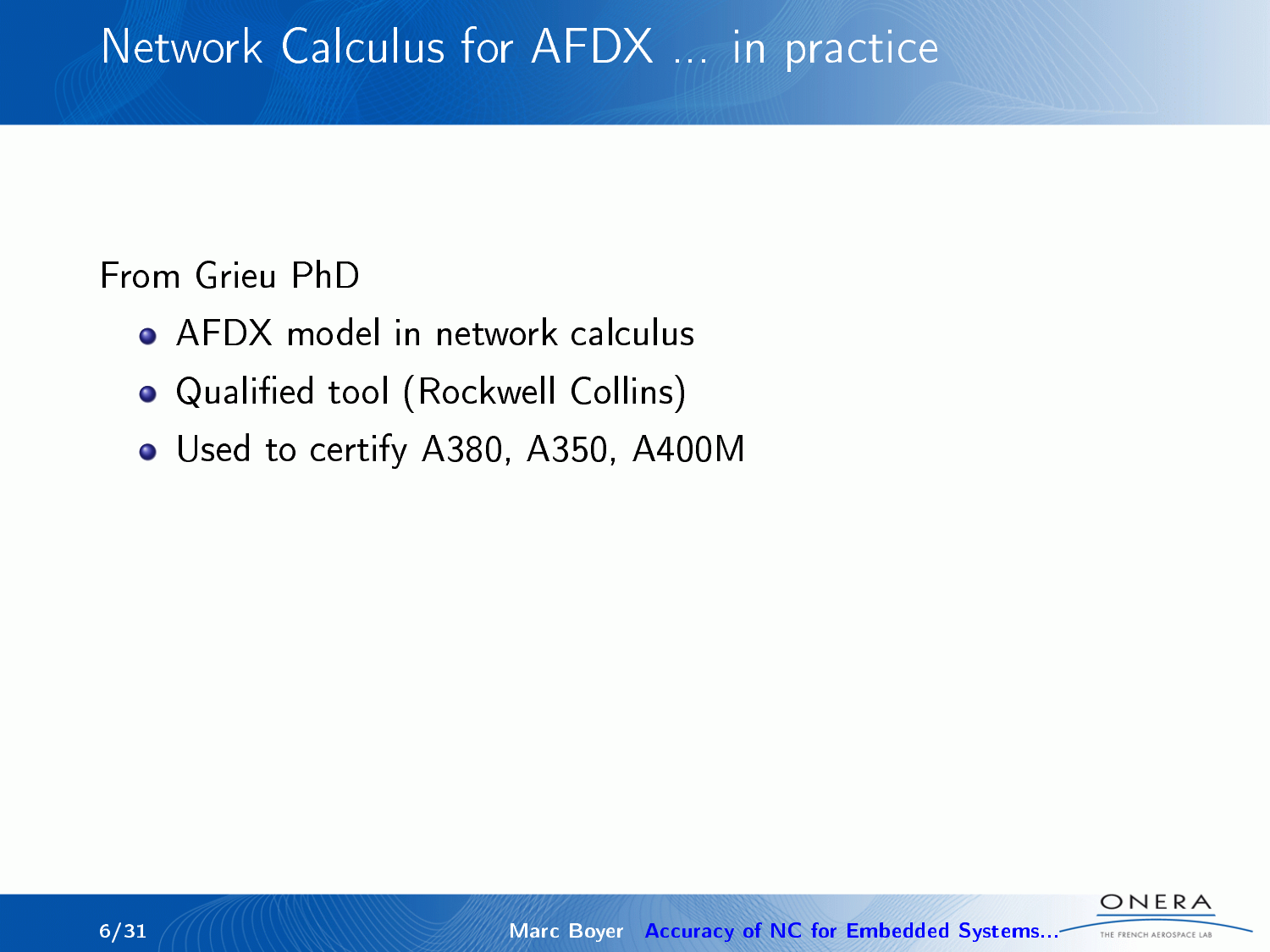From Grieu PhD

- AFDX model in network calculus
- · Qualified tool (Rockwell Collins)
- Used to certify A380, A350, A400M
- But: computed bounds very far from measurements

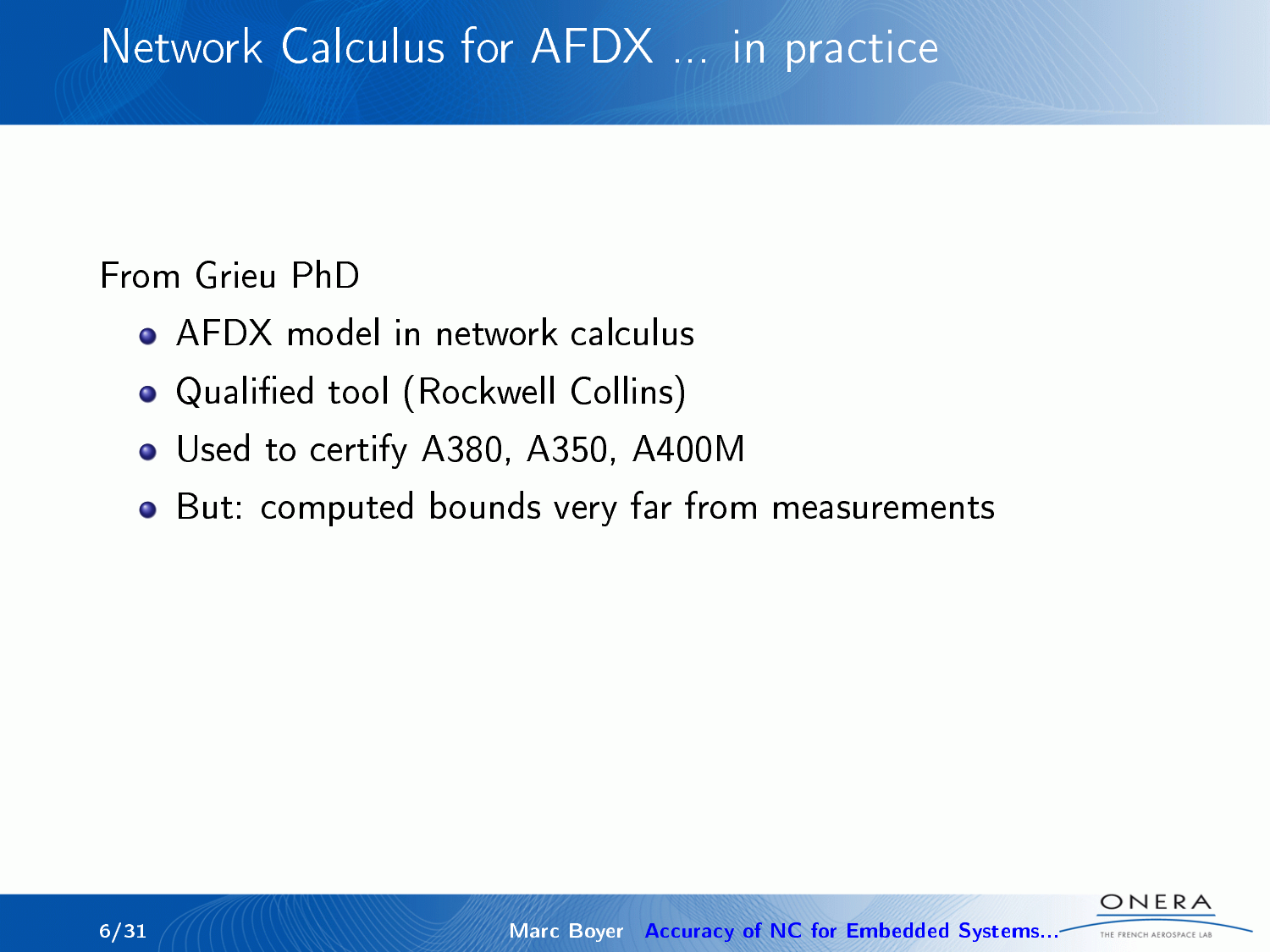From Grieu PhD

- AFDX model in network calculus
- Qualified tool (Rockwell Collins)
- Used to certify A380, A350, A400M
- But: computed bounds very far from measurements Next steps:
	- Better (smaller) bounds
	- Modelling new buses, policies...
	- **o** Still in "trustable" framework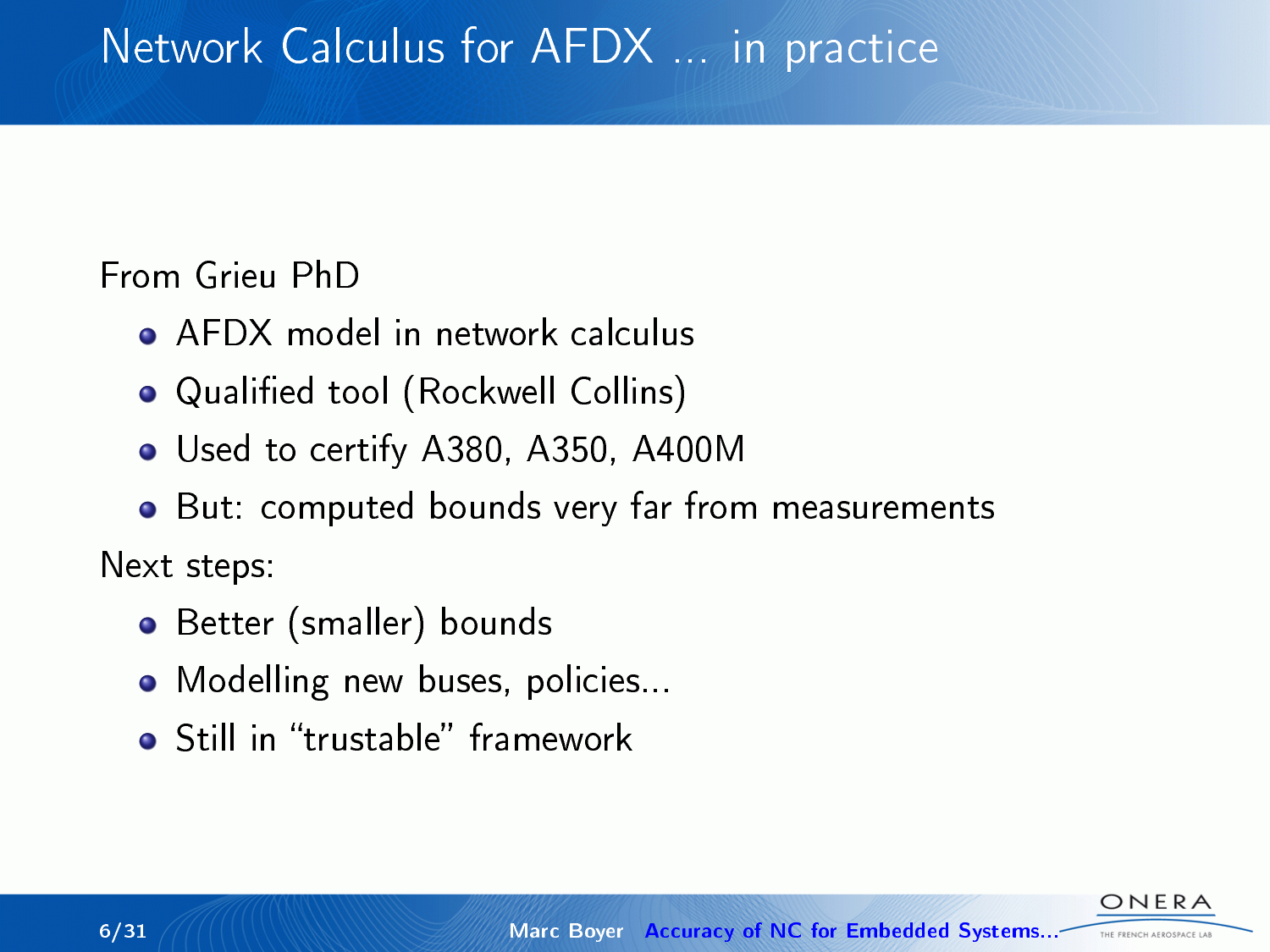[Once upon a time \(1999-2004\)](#page-3-0)

### [Work done \(2004-2014\)](#page-8-0) [Formal framework](#page-9-0) [Tightness in theory](#page-15-0) [Accuracy in practice](#page-25-0)

**[Challenges](#page-34-0)** 

[Miscellaneous](#page-37-0)

[Conclusion](#page-39-0)

<span id="page-8-0"></span>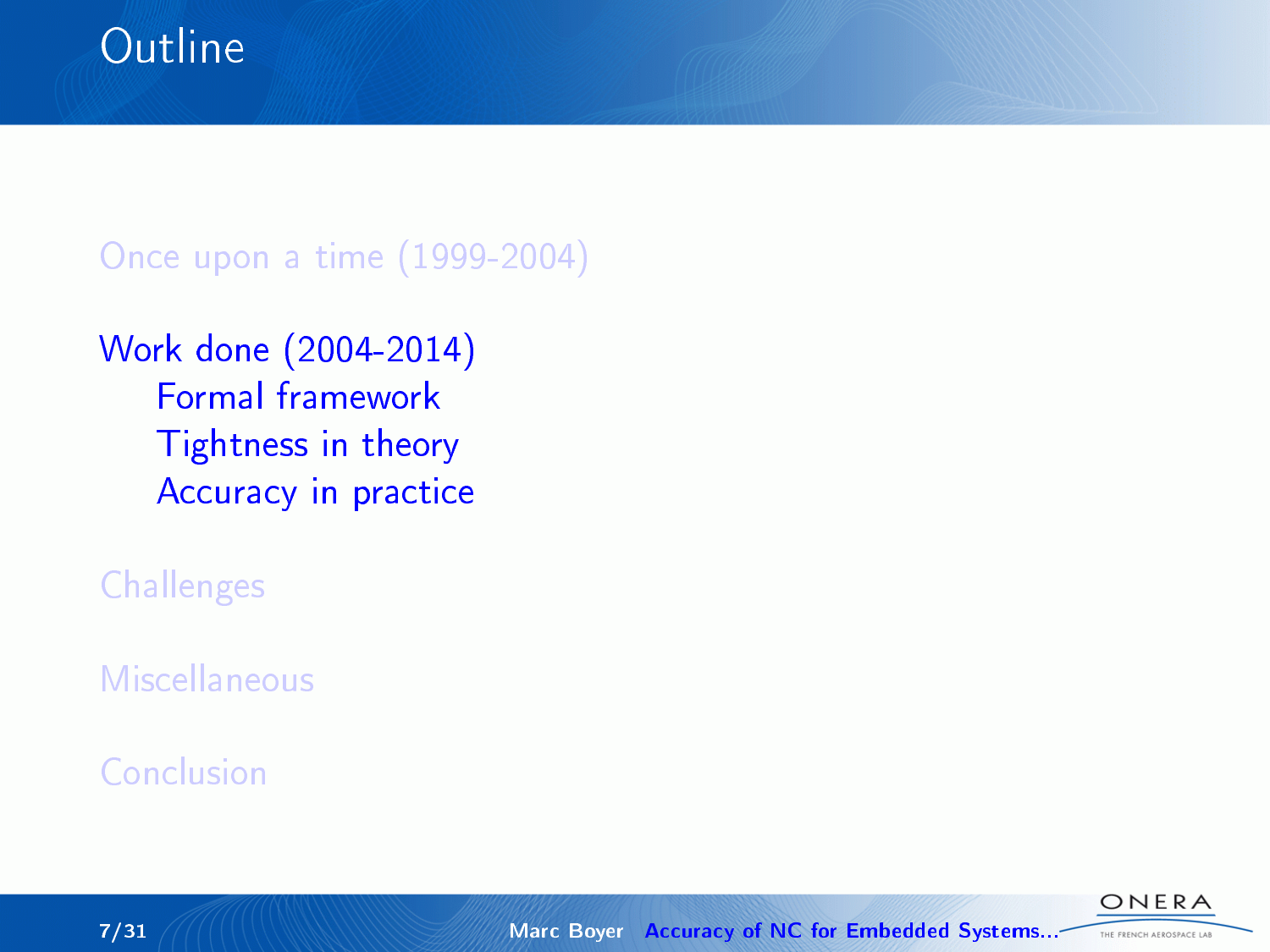[Once upon a time \(1999-2004\)](#page-3-0)

## [Work done \(2004-2014\)](#page-8-0) [Formal framework](#page-9-0) [Tightness in theory](#page-15-0) [Accuracy in practice](#page-25-0)

**[Challenges](#page-34-0)** 

**[Miscellaneous](#page-37-0)** 

[Conclusion](#page-39-0)

<span id="page-9-0"></span>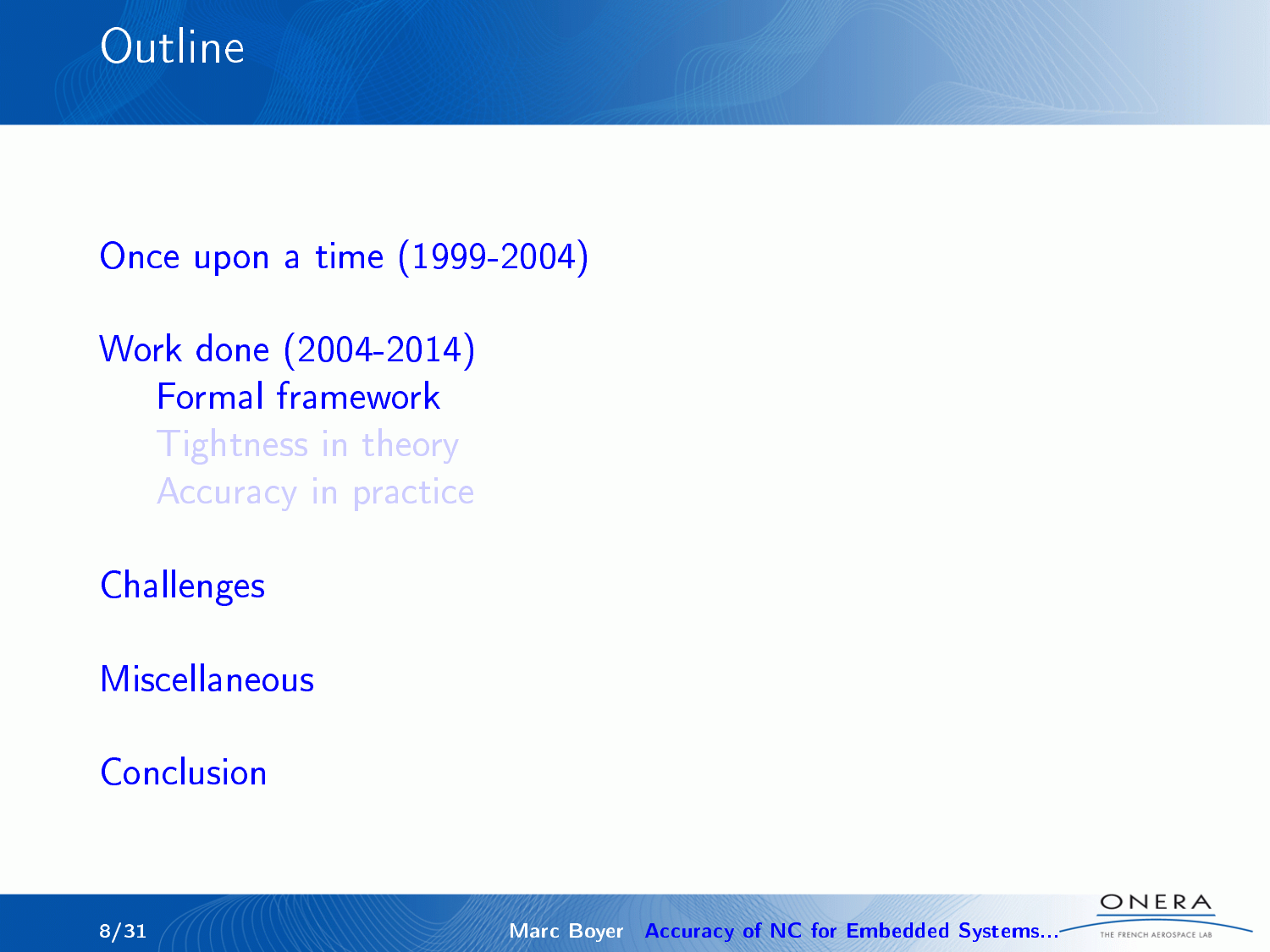- **•** Service complete hierarchy [\[Bouillard et al., 2009,](#page-43-1) [Bouillard et al., 2010a,](#page-44-0) [Bouillard, 2011\]](#page-43-2)
	- a lot of kind of services exists (simple, strict, weakly strict, sufficiently strict,  $RTC$ , variable node capacity)
	- why using one or another?
	- complete hierarchy defined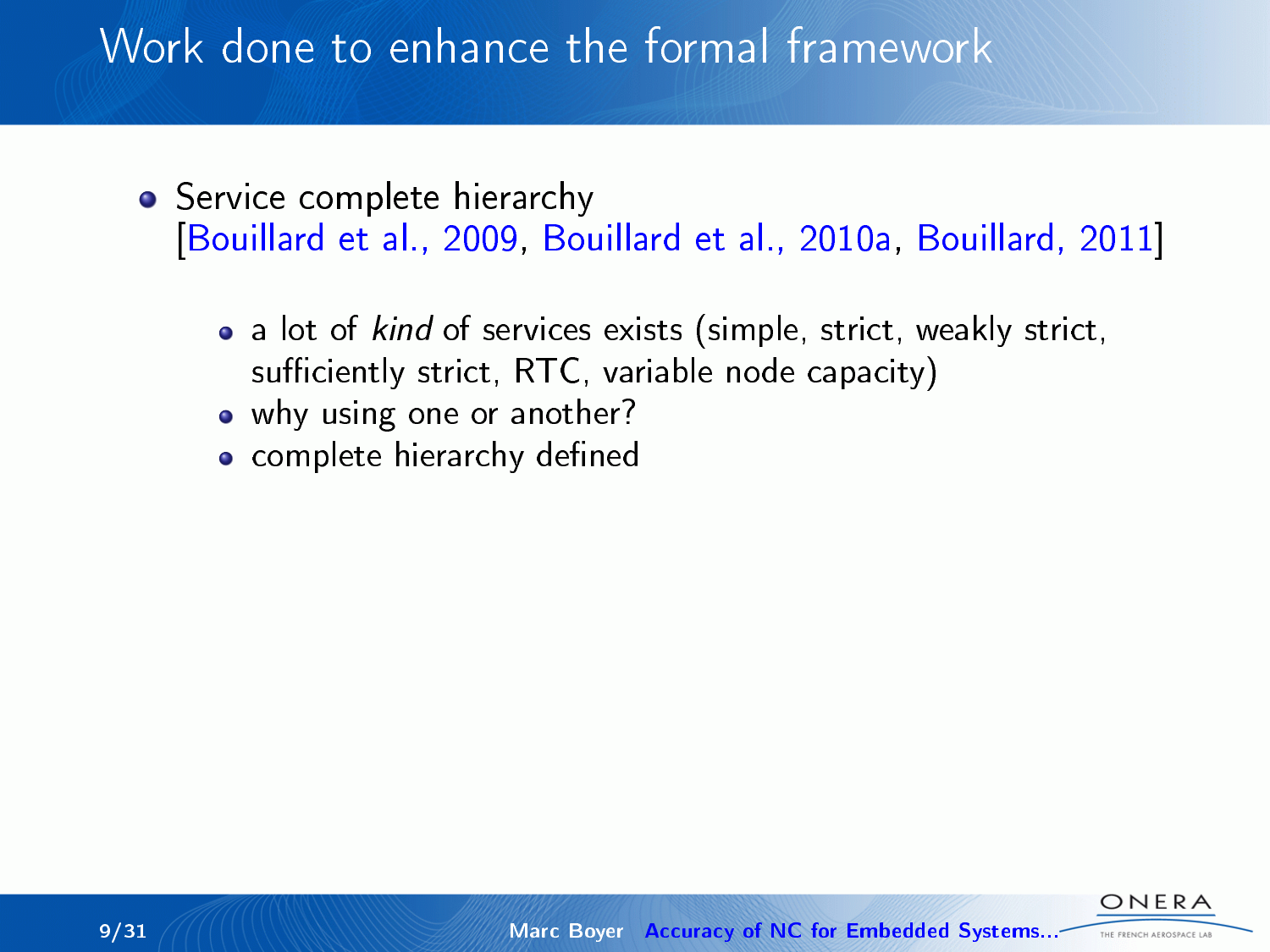- **•** Service complete hierarchy [\[Bouillard et al., 2009,](#page-43-1) [Bouillard et al., 2010a,](#page-44-0) [Bouillard, 2011\]](#page-43-2)
	- a lot of kind of services exists (simple, strict, weakly strict, sufficiently strict,  $RTC$ , variable node capacity)
	- why using one or another?
	- complete hierarchy defined
- Can the PBOO exist out of the simple service? [\[Bouillard, 2011\]](#page-43-2)
	- PBOO is nice
	- residual service often requires strict service
	- Question: do we have to search another notion of service?

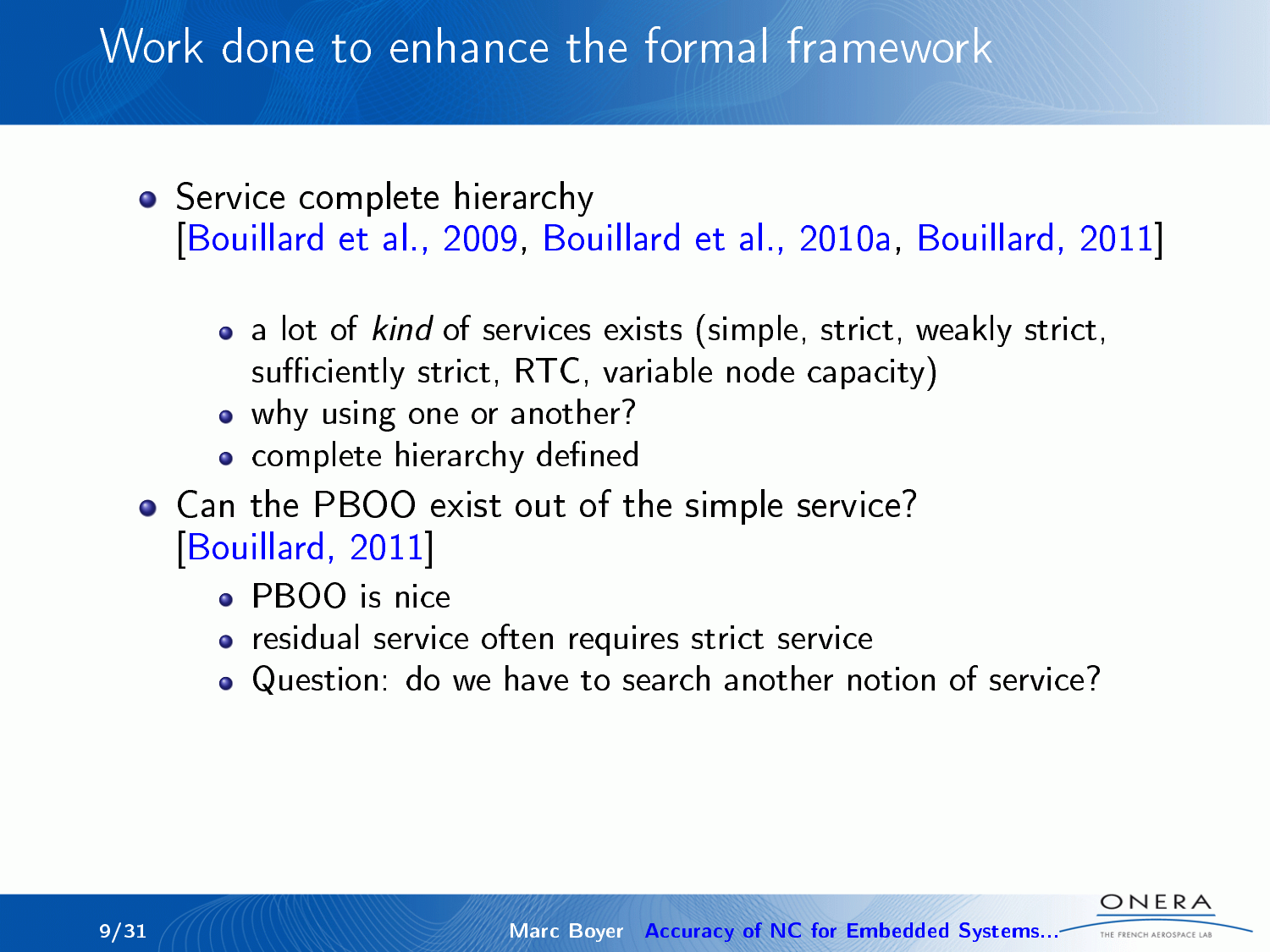- **•** Service complete hierarchy [\[Bouillard et al., 2009,](#page-43-1) [Bouillard et al., 2010a,](#page-44-0) [Bouillard, 2011\]](#page-43-2)
	- a lot of kind of services exists (simple, strict, weakly strict, sufficiently strict,  $RTC$ , variable node capacity)
	- why using one or another?
	- complete hierarchy defined
- Can the PBOO exist out of the simple service? [\[Bouillard, 2011\]](#page-43-2)
	- PBOO is nice
	- residual service often requires strict service
	- Question: do we have to search another notion of service?
	- few hope: perhaps sufficiently strict service

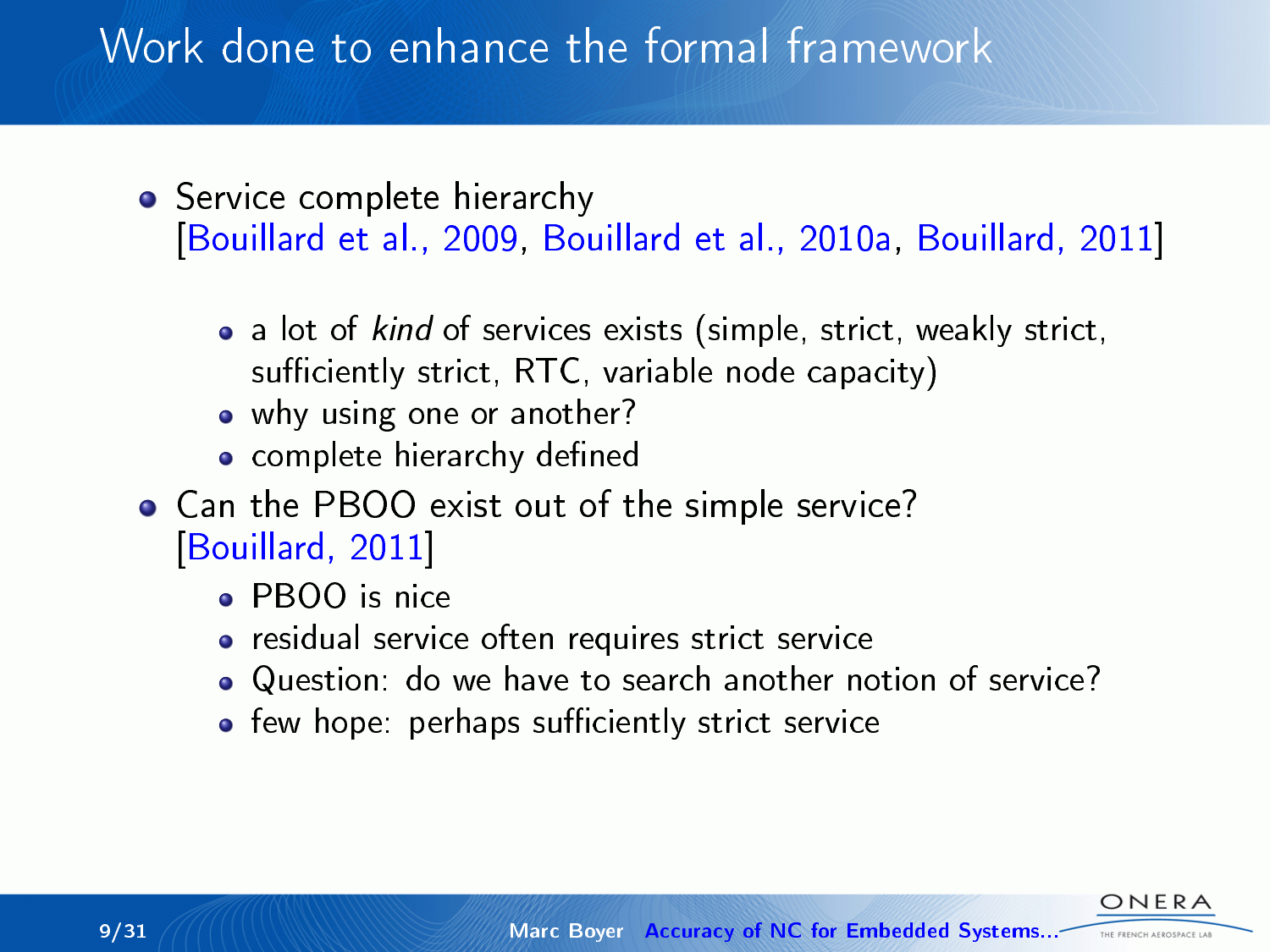- **•** Service complete hierarchy [\[Bouillard et al., 2009,](#page-43-1) [Bouillard et al., 2010a,](#page-44-0) [Bouillard, 2011\]](#page-43-2)
	- a lot of kind of services exists (simple, strict, weakly strict, sufficiently strict,  $RTC$ , variable node capacity)
	- why using one or another?
	- complete hierarchy defined
- Can the PBOO exist out of the simple service? [\[Bouillard, 2011\]](#page-43-2)
	- PBOO is nice
	- residual service often requires strict service
	- Question: do we have to search another notion of service?
	- few hope: perhaps sufficiently strict service
- Left or right continuity of flows? [\[Boyer et al., 2013\]](#page-45-0)
	- Left-continuous for all proofs except the ones on packets.
	- Does not really matter...

THE FRENCH AEROSPACE LA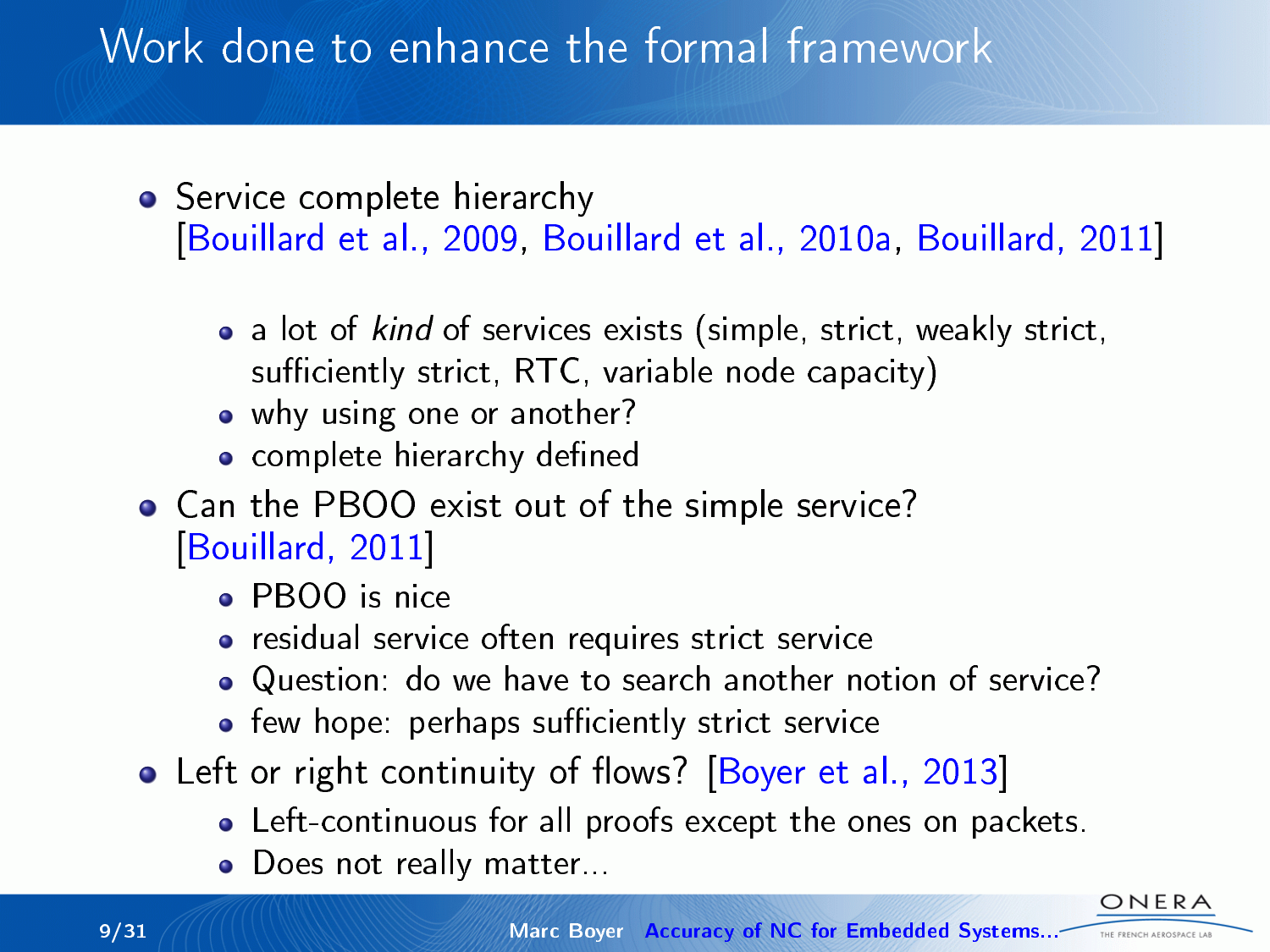Network calculus requires implementation of operations: minimum, sum, convolution, deconvolution, horizontal deviation

- Token-bucket and rate-ralenty  $(\gamma_{r,b}(t) = rt + b,$  $\beta_{\pmb{R},\pmb{\mathcal{T}}} = \pmb{\mathcal{R}} [\pmb{t}-\pmb{\mathcal{T}}]^+$ : analytical solutions
- Concave/convex piecewise linear functions (CPL, [\[Cruz, 1998\]](#page-46-3))
	- natural representations
	- long list of implementations (too long for this slide)
	- simple implementation of convolution
- Ultimately pseudo-periodic functions (UPP, [\[Bouillard and Thierry, 2008\]](#page-44-1))
	- set of any segments
	- $\bullet$  with a finite prefix and a periodic "pattern"
- Containers [\[Le Corronc et al., 2014\]](#page-47-1)
	- **•** efficient "approximation" of operations
	- complexity  $O(n)$  or  $O(n \log(n))$

ONFRA THE FRENCH AEROSPACE LA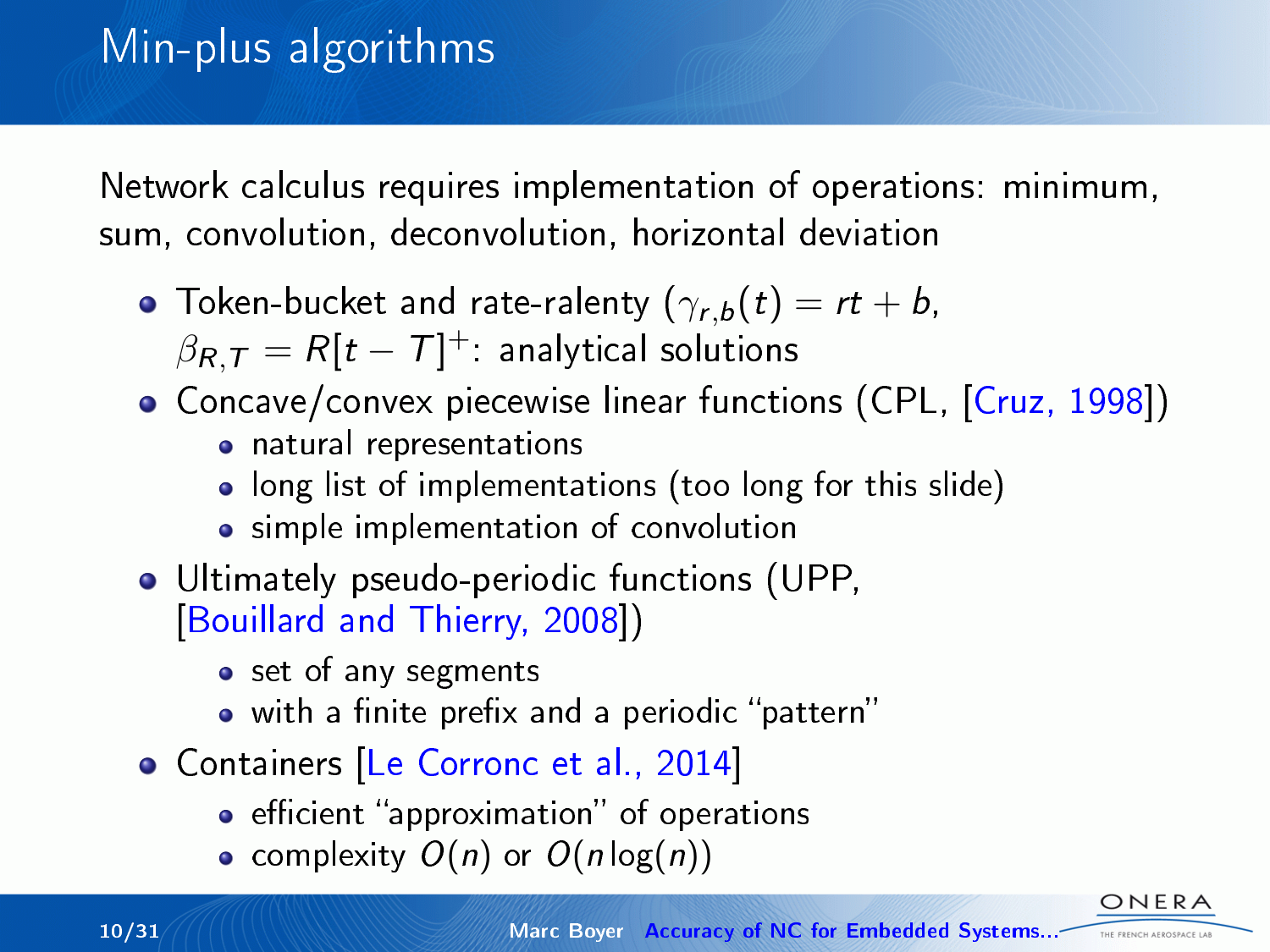[Once upon a time \(1999-2004\)](#page-3-0)

#### [Work done \(2004-2014\)](#page-8-0) [Formal framework](#page-9-0)

[Tightness in theory](#page-15-0) [Accuracy in practice](#page-25-0)

**[Challenges](#page-34-0)** 

**[Miscellaneous](#page-37-0)** 

[Conclusion](#page-39-0)

<span id="page-15-0"></span>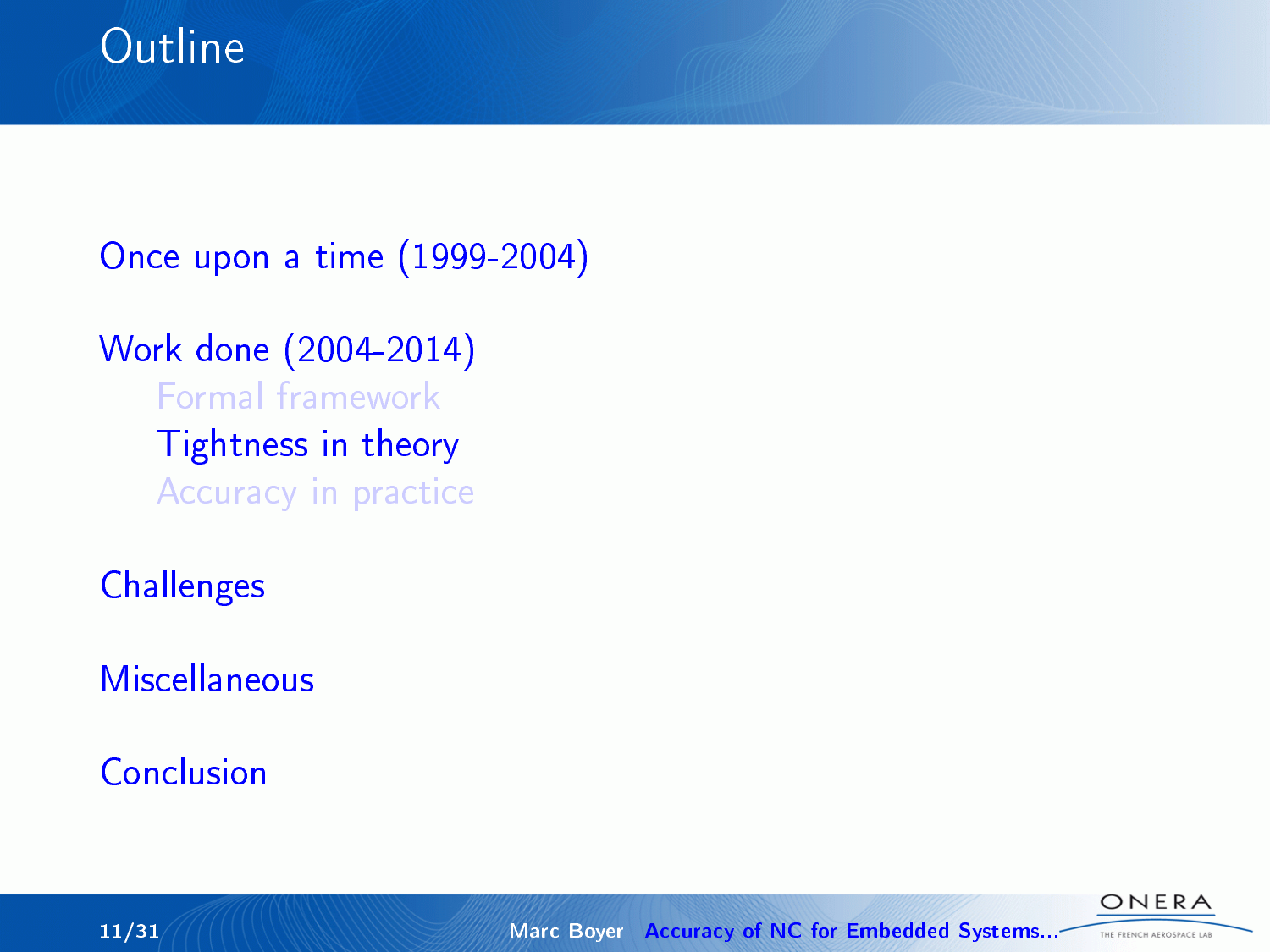#### Tightness

The computed bound is the worst case, *i.e.* it exists a configuration such that the bound is reached.

$$
A \longrightarrow S \longrightarrow D
$$

Well known for single server, single flow system: for any arrival curve  $\alpha$  and service curve  $\beta$ , it exist  $A_{\alpha}$  and  $S_{\beta}$  such that  $d(A_{\alpha}, D_{\beta}) = d(\alpha, \beta).$ 

THE ENEMY ASSOCIATE L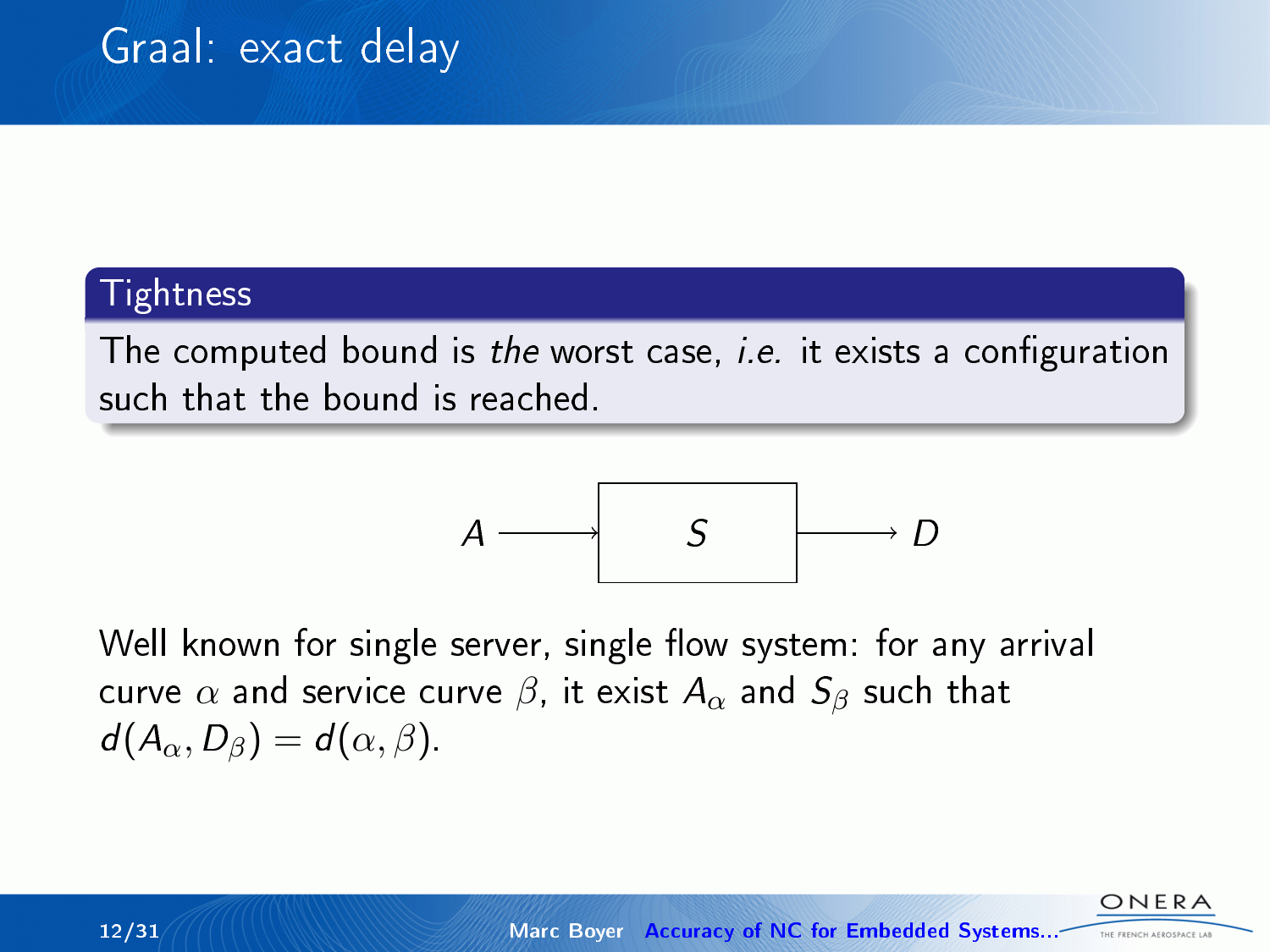# Tightness and service policies



Exact delay for

- Blind, SP [\[Bouillard et al., 2010b\]](#page-44-2)
- FIFO [\[Bouillard and Stea, 2012\]](#page-44-3)

Conjecture of exactness for

- Non-preemptive SP with fixed sizes [\[Mangoua Sofack and Boyer, 2012,](#page-48-3) [Chokshi and Bhaduri, 2008\]](#page-46-4)
- Deficit Round Robin [\[Boyer et al., 2012b\]](#page-45-1)

13/31 Marc Boyer [Accuracy of NC for Embedded Systems...](#page-0-0)

ONERA THE FRENCH AEROSPACE LAB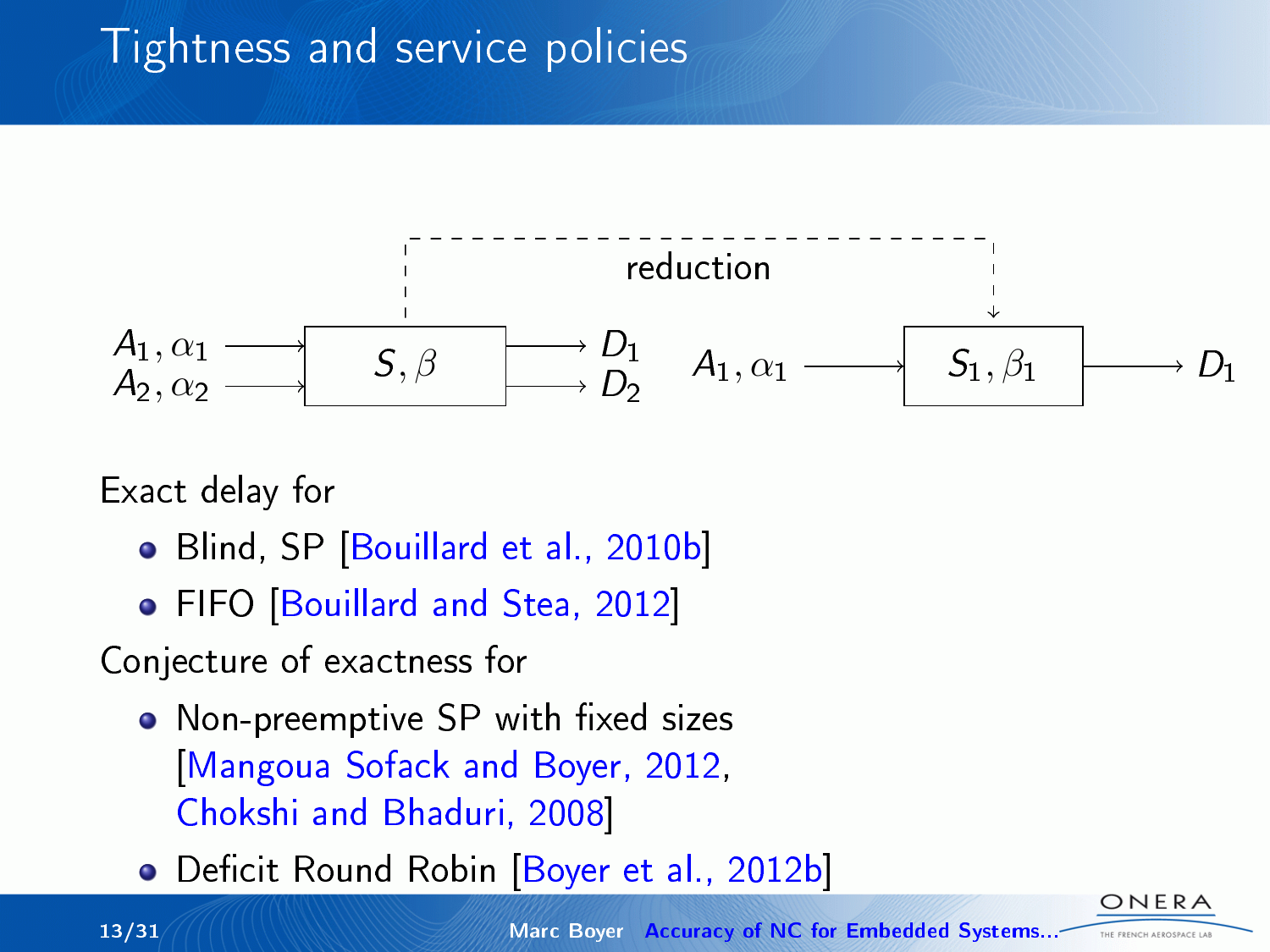• With is it so hard?

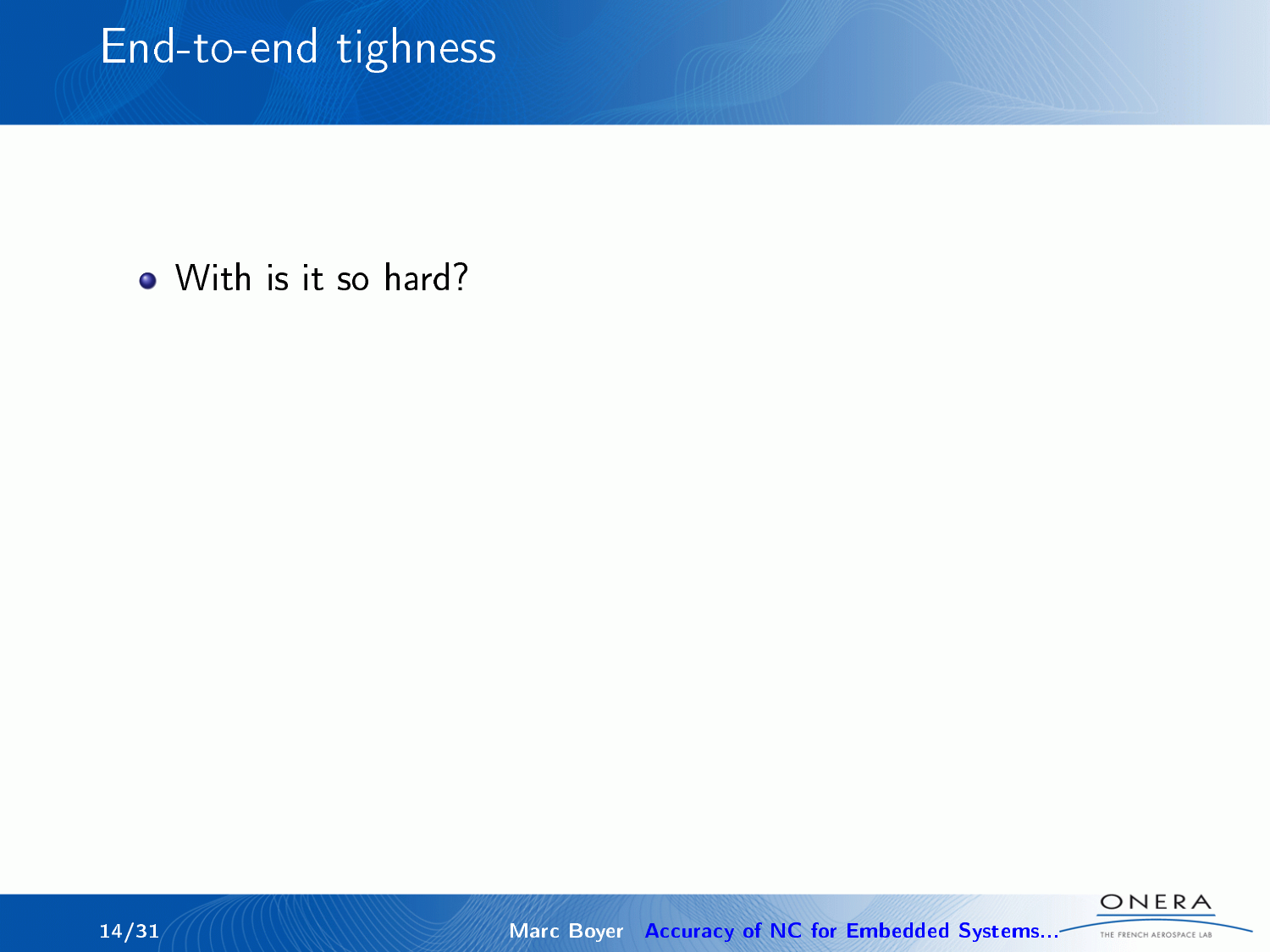• With is it so hard? because NP-hard [\[Bouillard et al., 2009\]](#page-44-4)

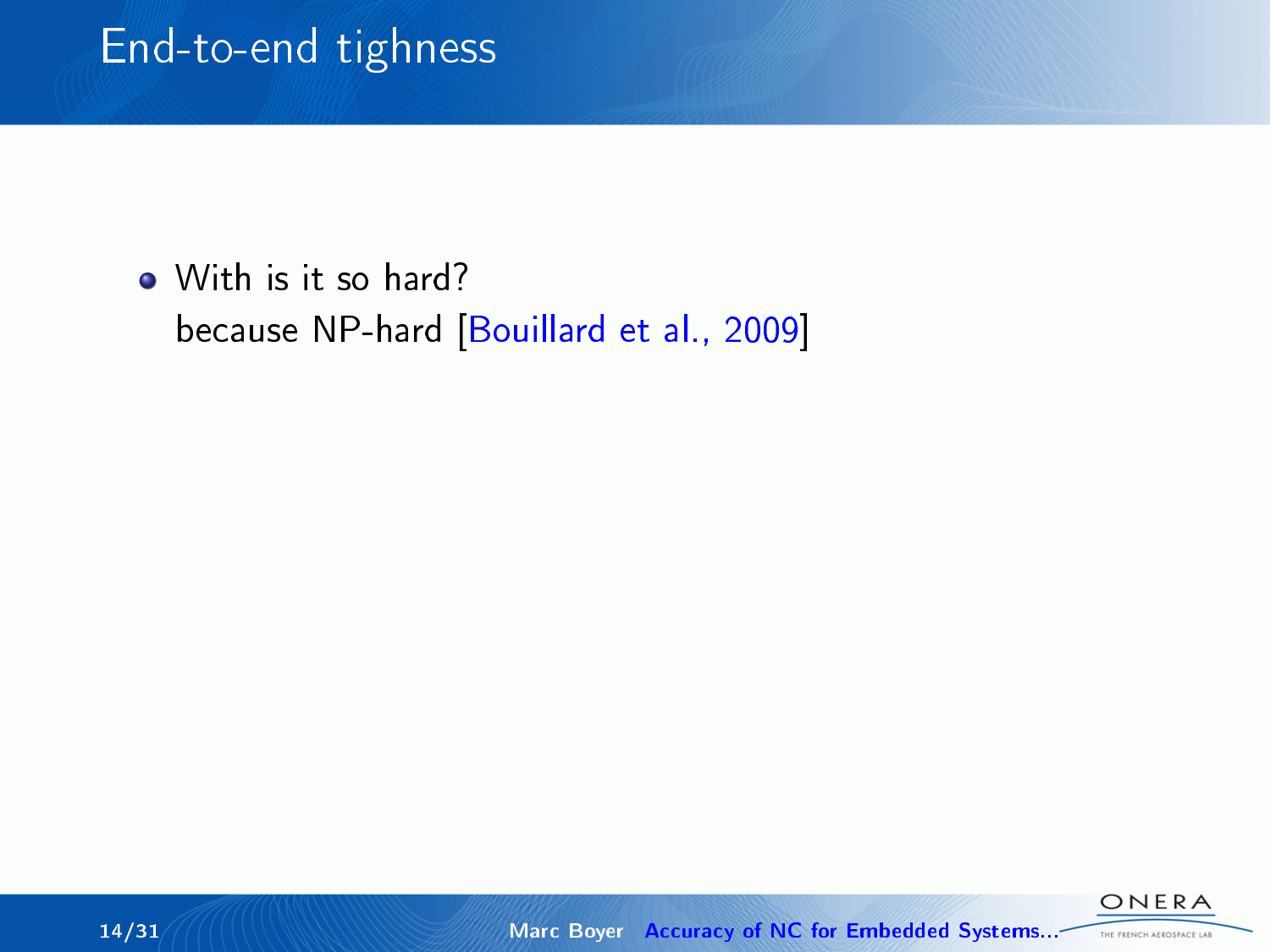• With is it so hard? because NP-hard [\[Bouillard et al., 2009\]](#page-44-4) - exact result is unreachable ...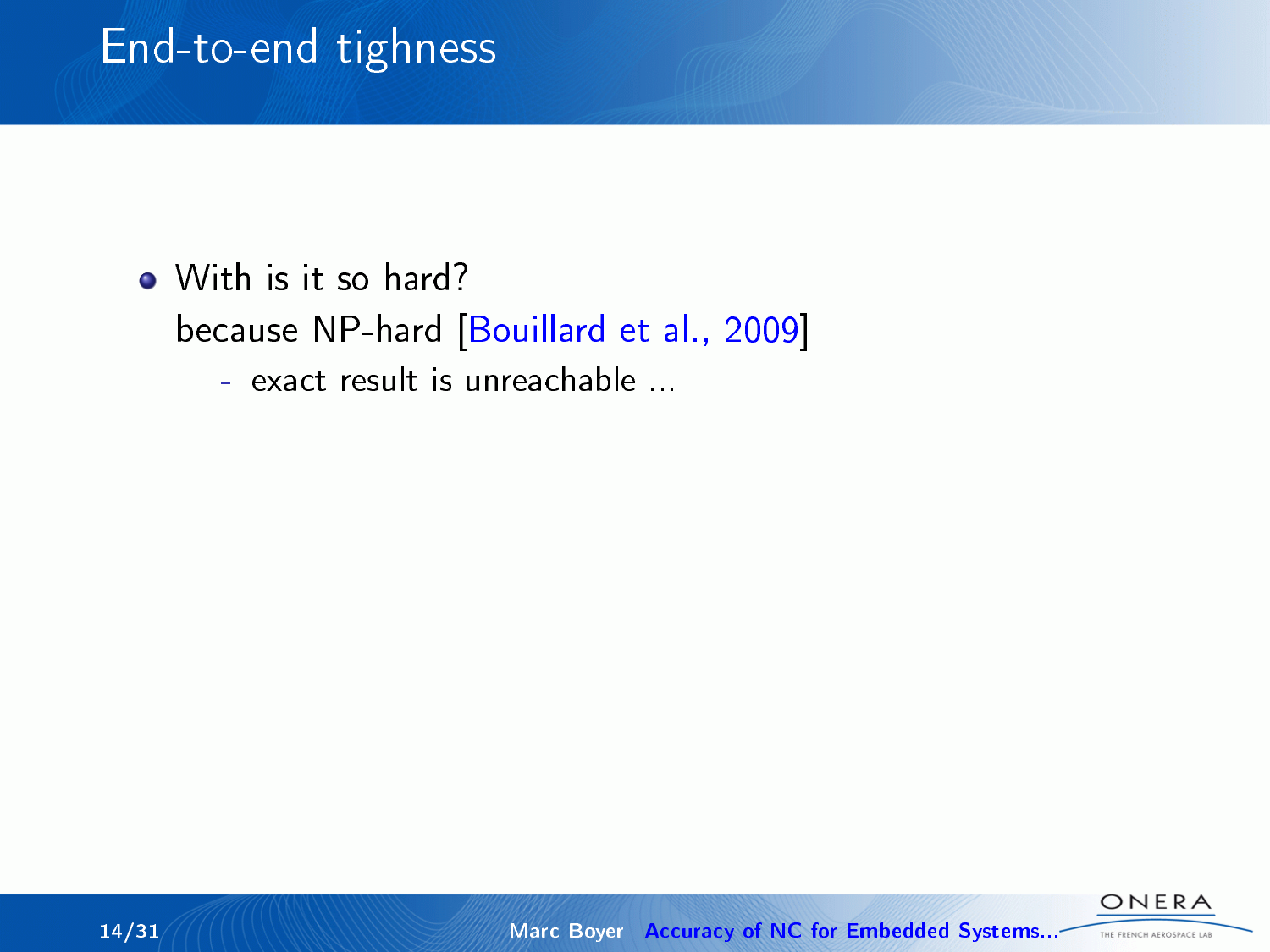• With is it so hard? because NP-hard [\[Bouillard et al., 2009\]](#page-44-4) - exact result is unreachable ... in general

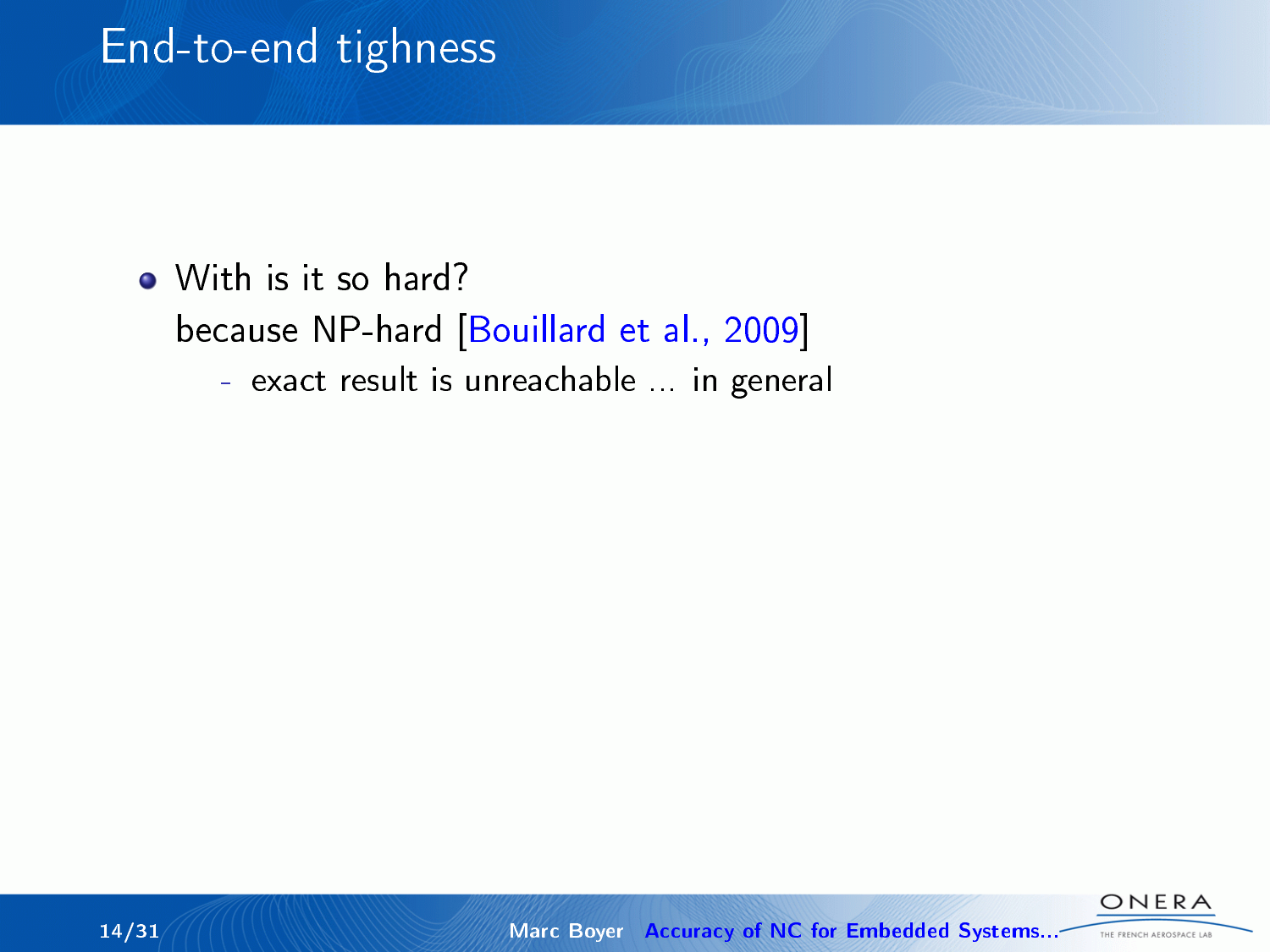• With is it so hard?

because NP-hard [\[Bouillard et al., 2009\]](#page-44-4)

- exact result is unreachable ... in general
- $+$  lot of (exiting) research to do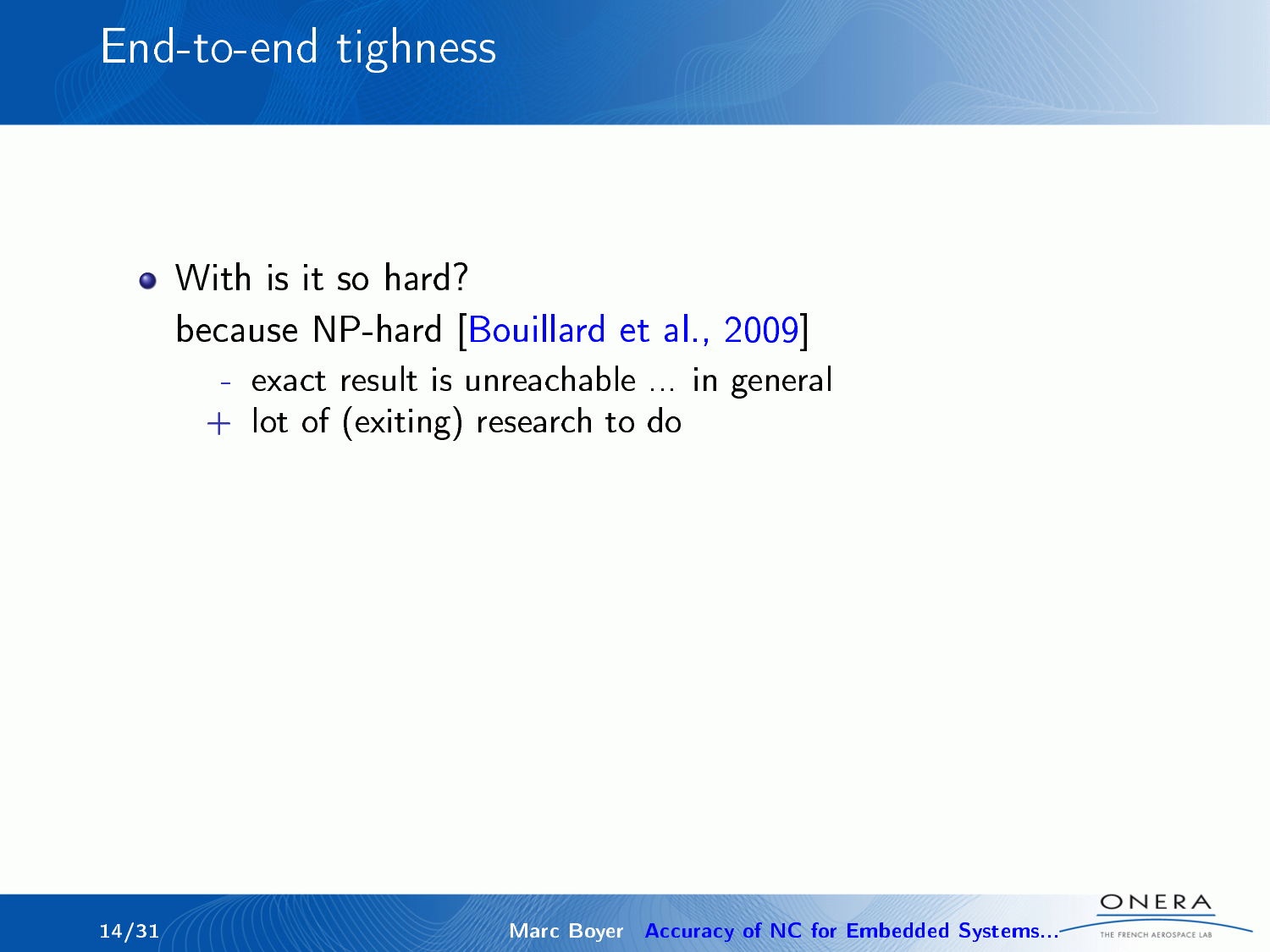• With is it so hard?

because NP-hard [\[Bouillard et al., 2009\]](#page-44-4)

- exact result is unreachable ... in general
- $+$  lot of (exiting) research to do
- Algebraic solutions can be arbitrary large [\[Schmitt et al., 2008\]](#page-48-4)
- **o** Solutions
	- $\bullet$  identification of specific sub-cases (topology, policy...)
	- o optimisation problem Schmitt et al., 2008, [Lenzini et al., 2004,](#page-47-2) [Bouillard et al., 2009,](#page-44-4) [Lenzini et al., 2004,](#page-47-2) [Bouillard and Stea, 2012\]](#page-44-3)

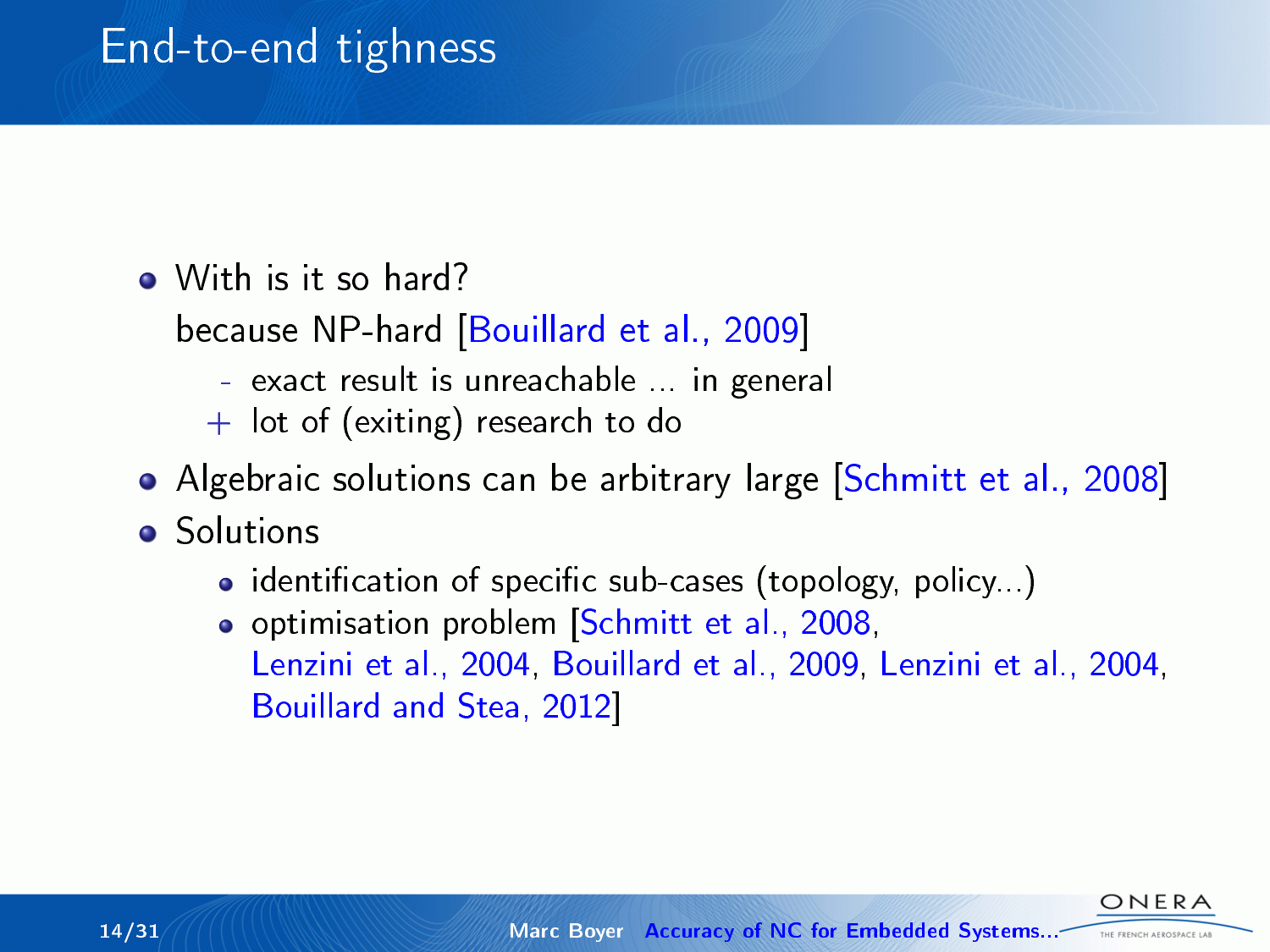• With is it so hard?

because NP-hard [\[Bouillard et al., 2009\]](#page-44-4)

- exact result is unreachable ... in general
- $+$  lot of (exiting) research to do
- Algebraic solutions can be arbitrary large [\[Schmitt et al., 2008\]](#page-48-4)
- **o** Solutions
	- $\bullet$  identification of specific sub-cases (topology, policy...)
	- o optimisation problem Schmitt et al., 2008, [Lenzini et al., 2004,](#page-47-2) [Bouillard et al., 2009,](#page-44-4) [Lenzini et al., 2004,](#page-47-2) [Bouillard and Stea, 2012\]](#page-44-3)
	- restriction to piecewise concave/convex functions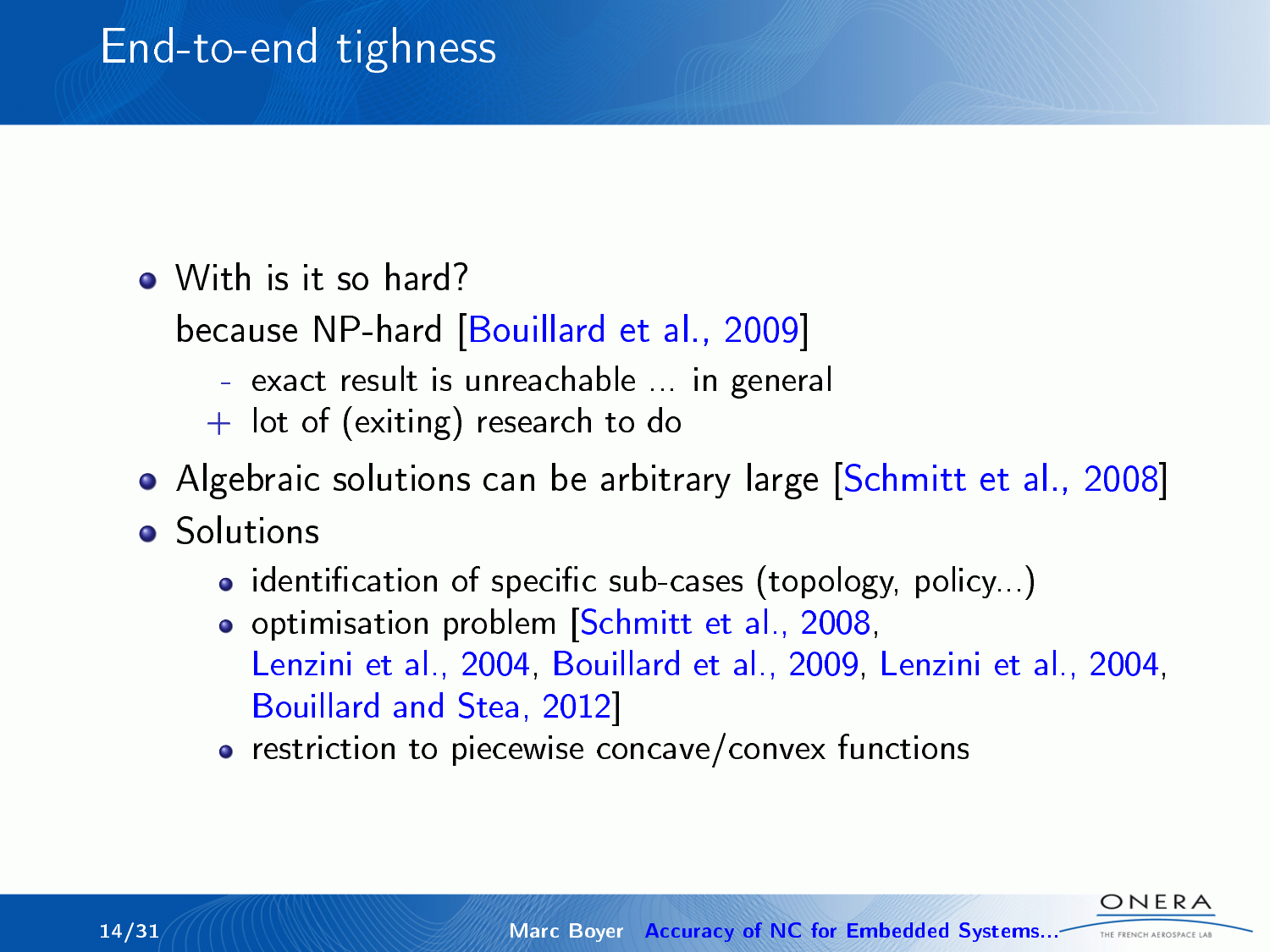[Once upon a time \(1999-2004\)](#page-3-0)

### [Work done \(2004-2014\)](#page-8-0)

[Formal framework](#page-9-0) [Tightness in theory](#page-15-0) [Accuracy in practice](#page-25-0)

**[Challenges](#page-34-0)** 

**[Miscellaneous](#page-37-0)** 

[Conclusion](#page-39-0)

<span id="page-25-0"></span>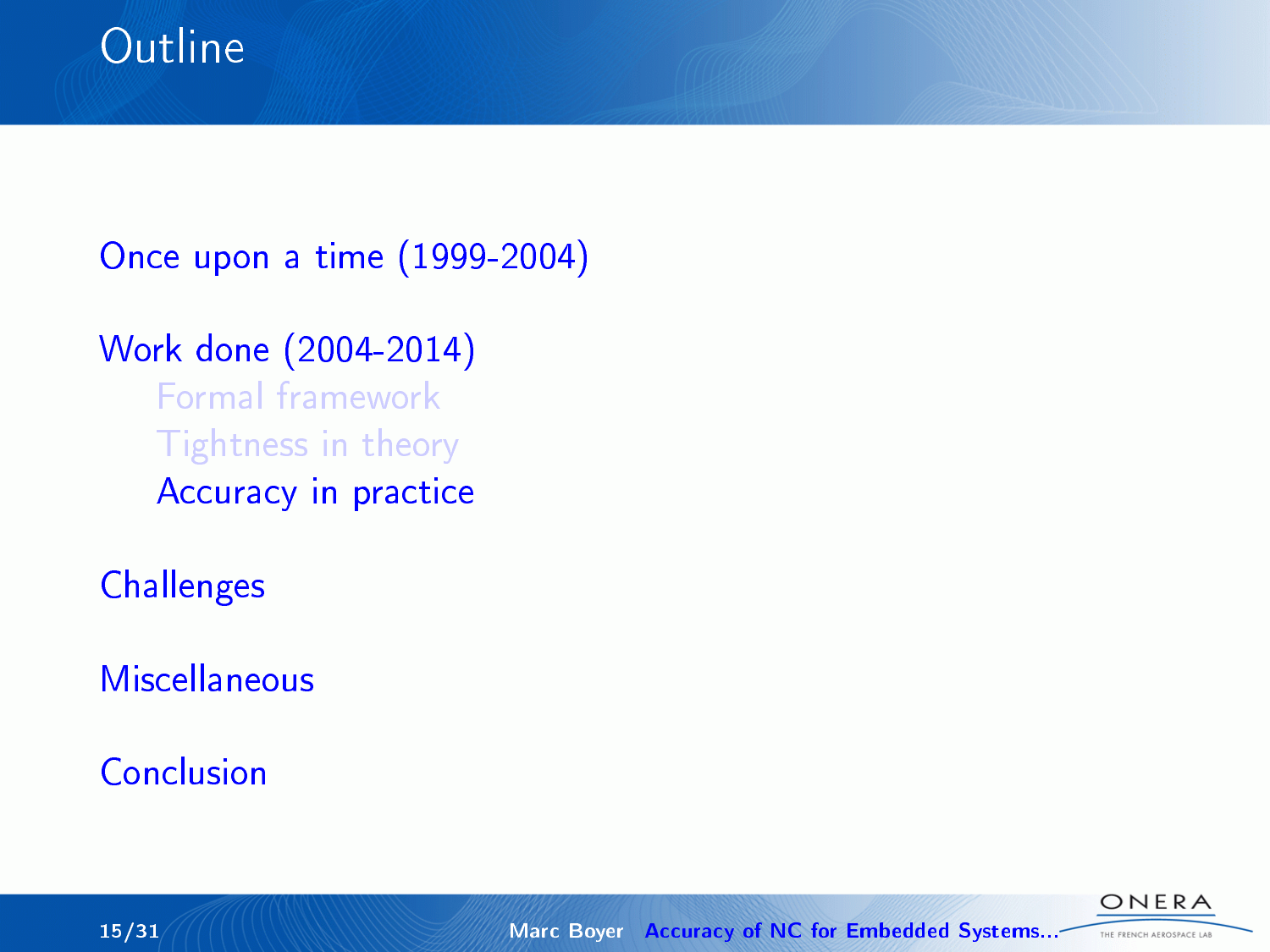## Accuracy on AFDX configurations



AFDX configurations:

- ≈ 100 sources/sink
- $\bullet \approx 5$ -10 switches  $\Rightarrow \approx 100$  "servers"
- $\bullet \approx 10^4$  data flows (Virtual links)
- $\bullet$  load ≈ 10% 20%
- cycle free

ONERA THE FRENCH AEROSPACE LAB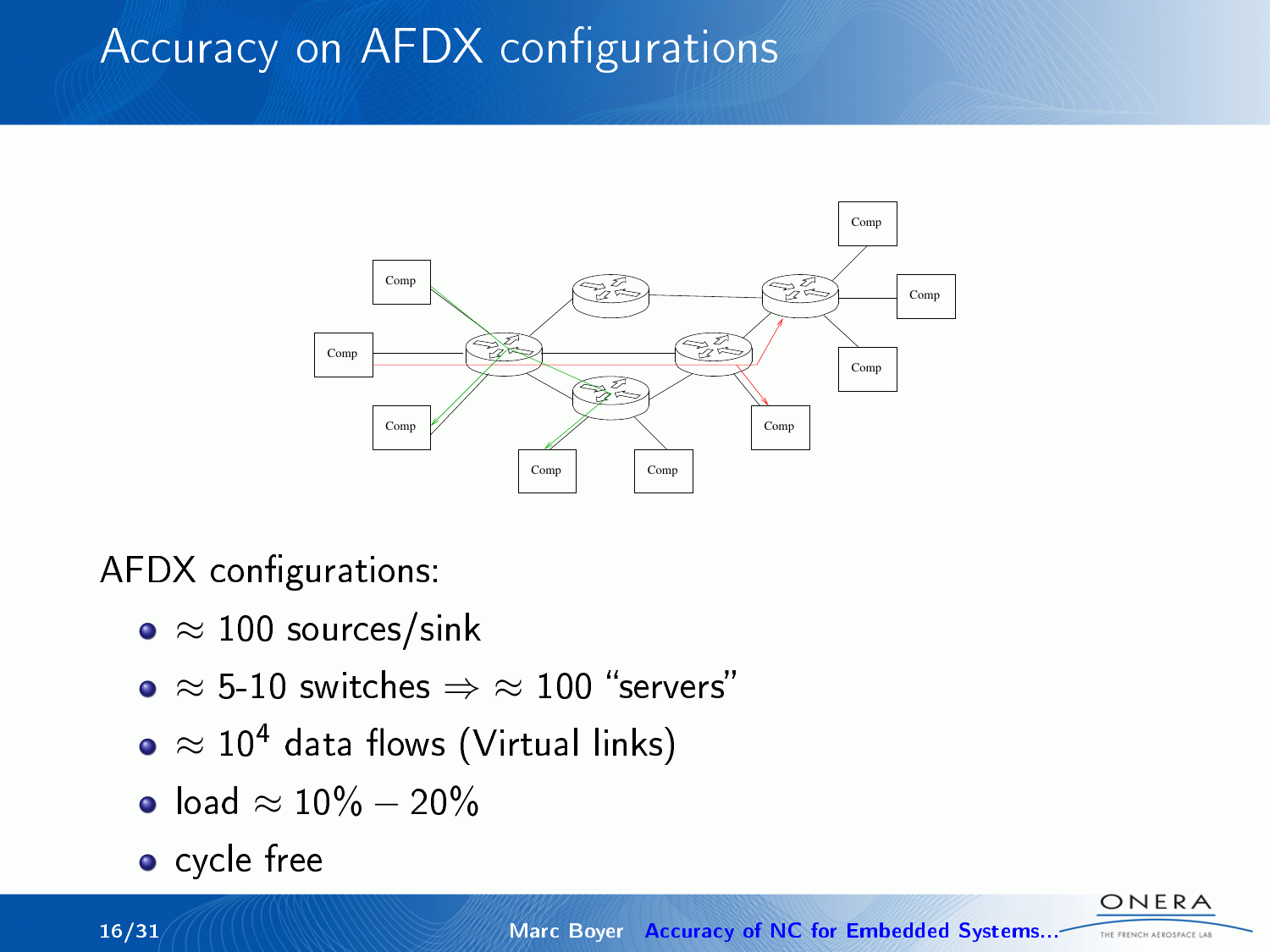**•** First attempt: TFA analyse, with CPL curves

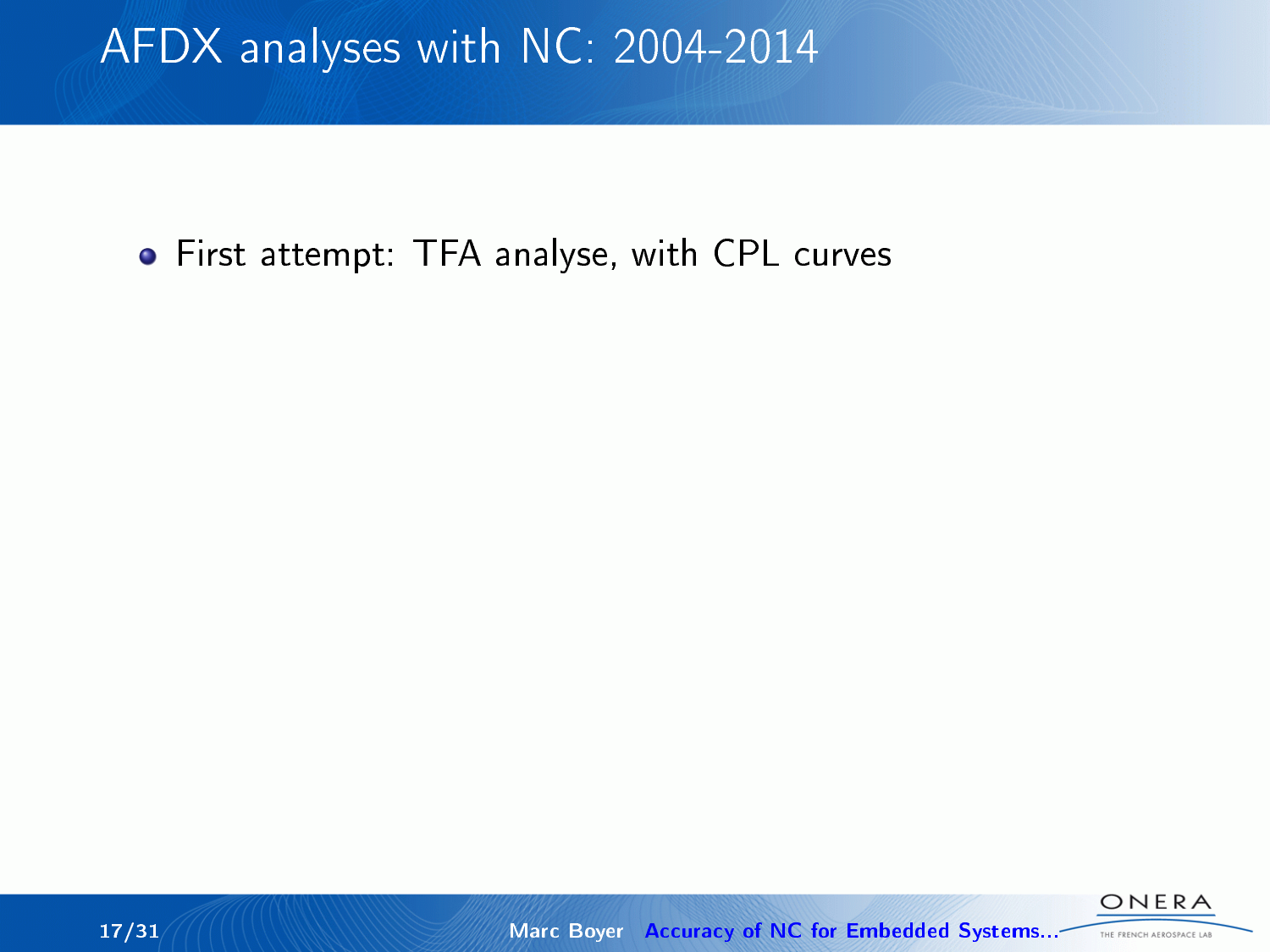First attempt: TFA analyse, with CPL curves ⇒ industrial constraints unsatised

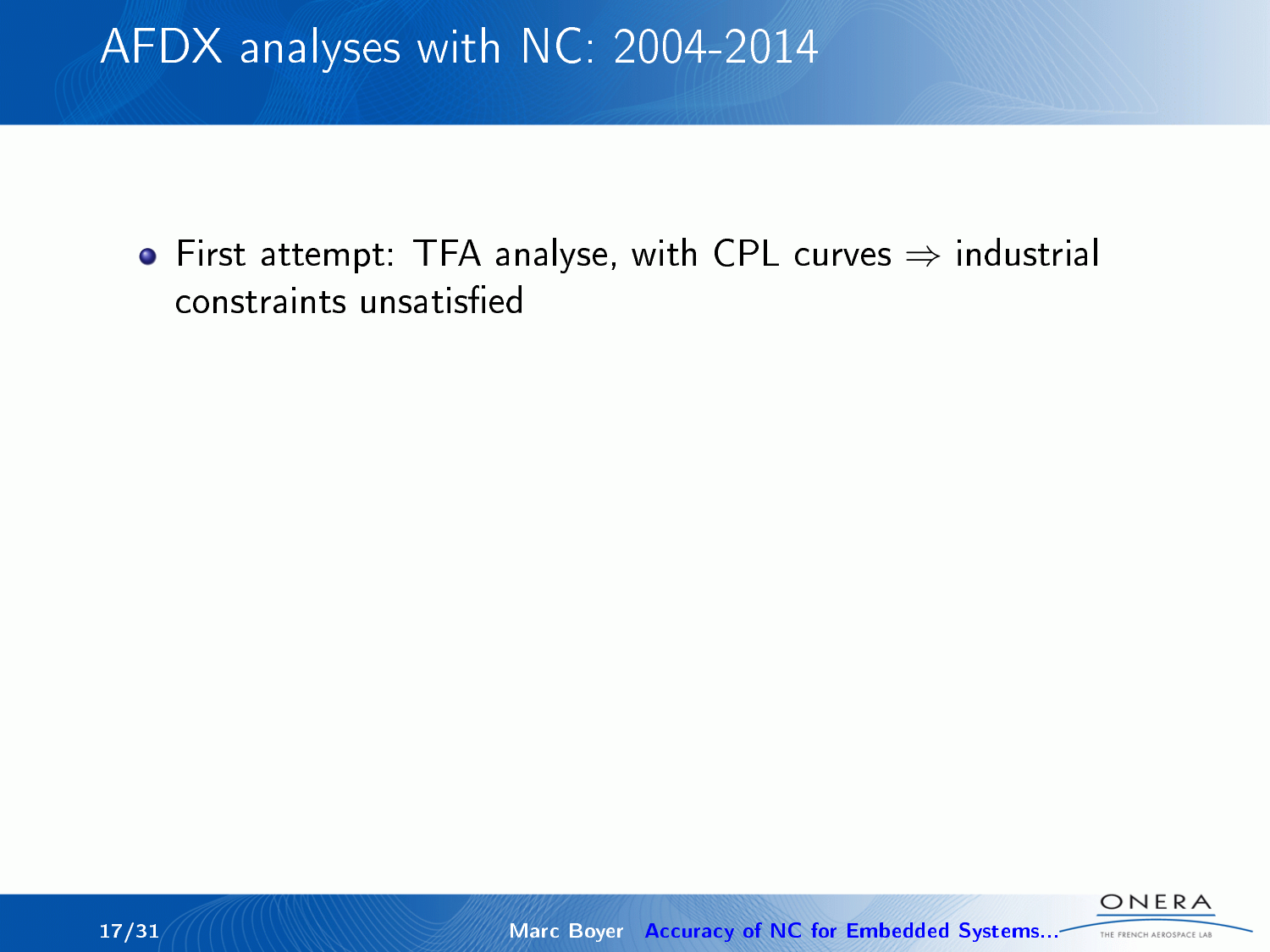- First attempt: TFA analyse, with CPL curves  $\Rightarrow$  industrial constraints unsatised
- Add of shaping/grouping: gain of 40% [\[Grieu, 2004\]](#page-46-2)

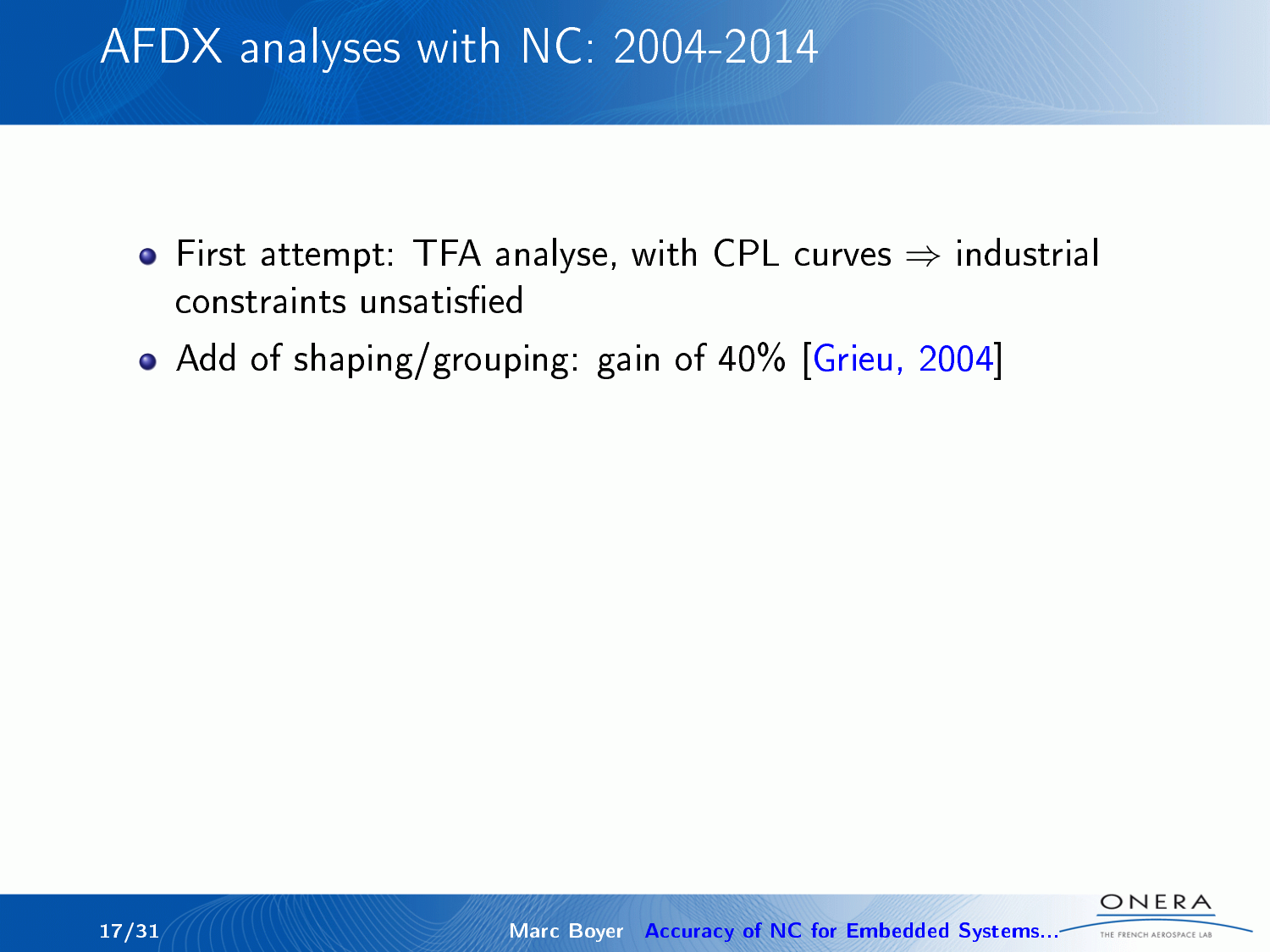- First attempt: TFA analyse, with CPL curves  $\Rightarrow$  industrial constraints unsatised
- Add of shaping/grouping: gain of 40% [\[Grieu, 2004\]](#page-46-2)
- Use of stair-cases functions (UPP): gain of 6% [\[Boyer et al., 2011\]](#page-45-2)

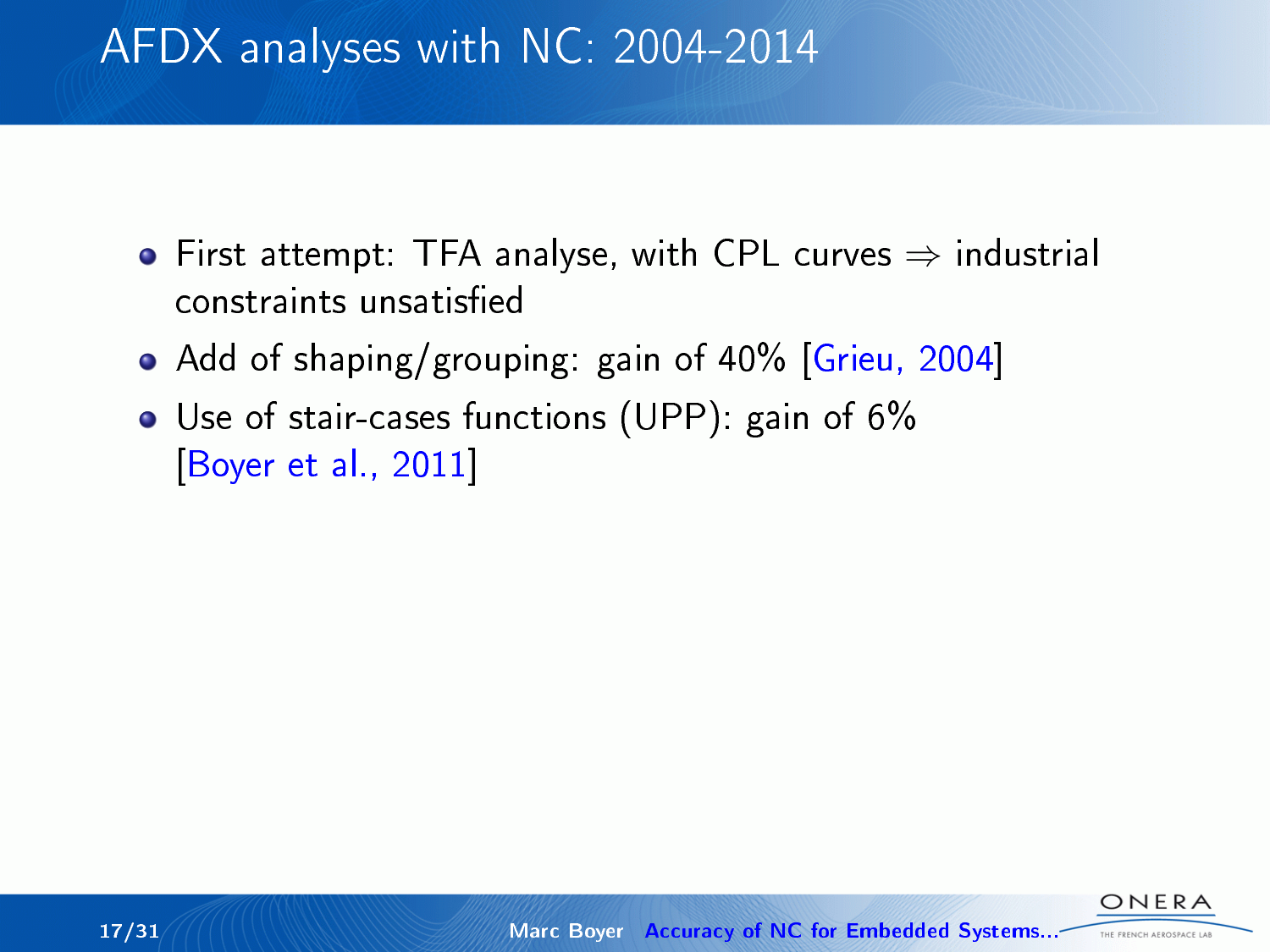- First attempt: TFA analyse, with CPL curves  $\Rightarrow$  industrial constraints unsatised
- Add of shaping/grouping: gain of 40% [\[Grieu, 2004\]](#page-46-2)
- Use of stair-cases functions (UPP): gain of 6% [\[Boyer et al., 2011\]](#page-45-2)
- Lower bound on delays [\[Bauer et al., 2010\]](#page-43-0)  $\Rightarrow$  pessimism  $\leq$  20% [\[Boyer et al., 2012a\]](#page-45-3)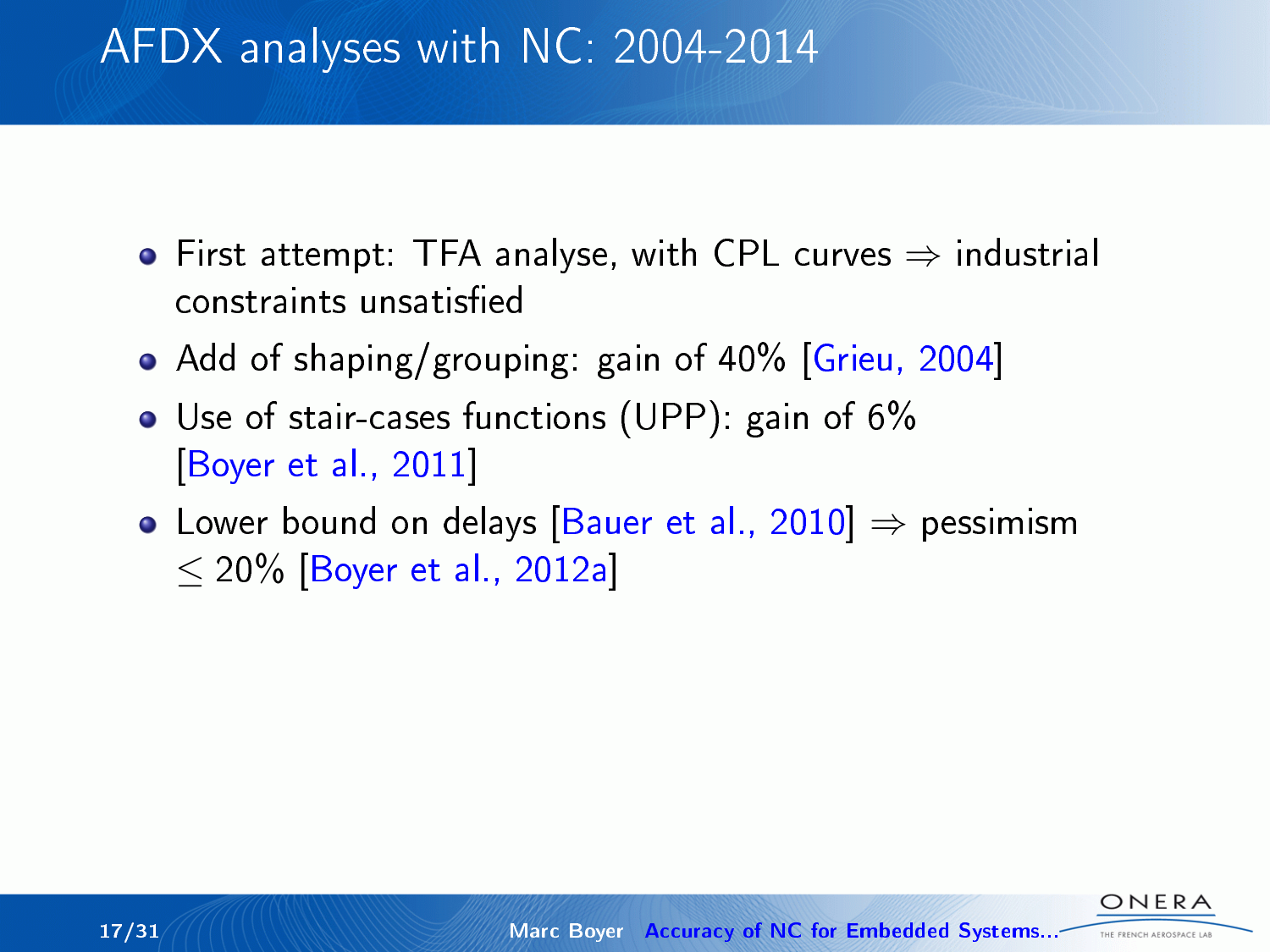- First attempt: TFA analyse, with CPL curves  $\Rightarrow$  industrial constraints unsatised
- Add of shaping/grouping: gain of 40% [\[Grieu, 2004\]](#page-46-2)
- Use of stair-cases functions (UPP): gain of 6% [\[Boyer et al., 2011\]](#page-45-2)
- Lower bound on delays [\[Bauer et al., 2010\]](#page-43-0)  $\Rightarrow$  pessimism  $<$  20% [\[Boyer et al., 2012a\]](#page-45-3)
- Modelling the end-system internal behaviour: gain of 30% [\[Boyer et al., 2014\]](#page-45-4)

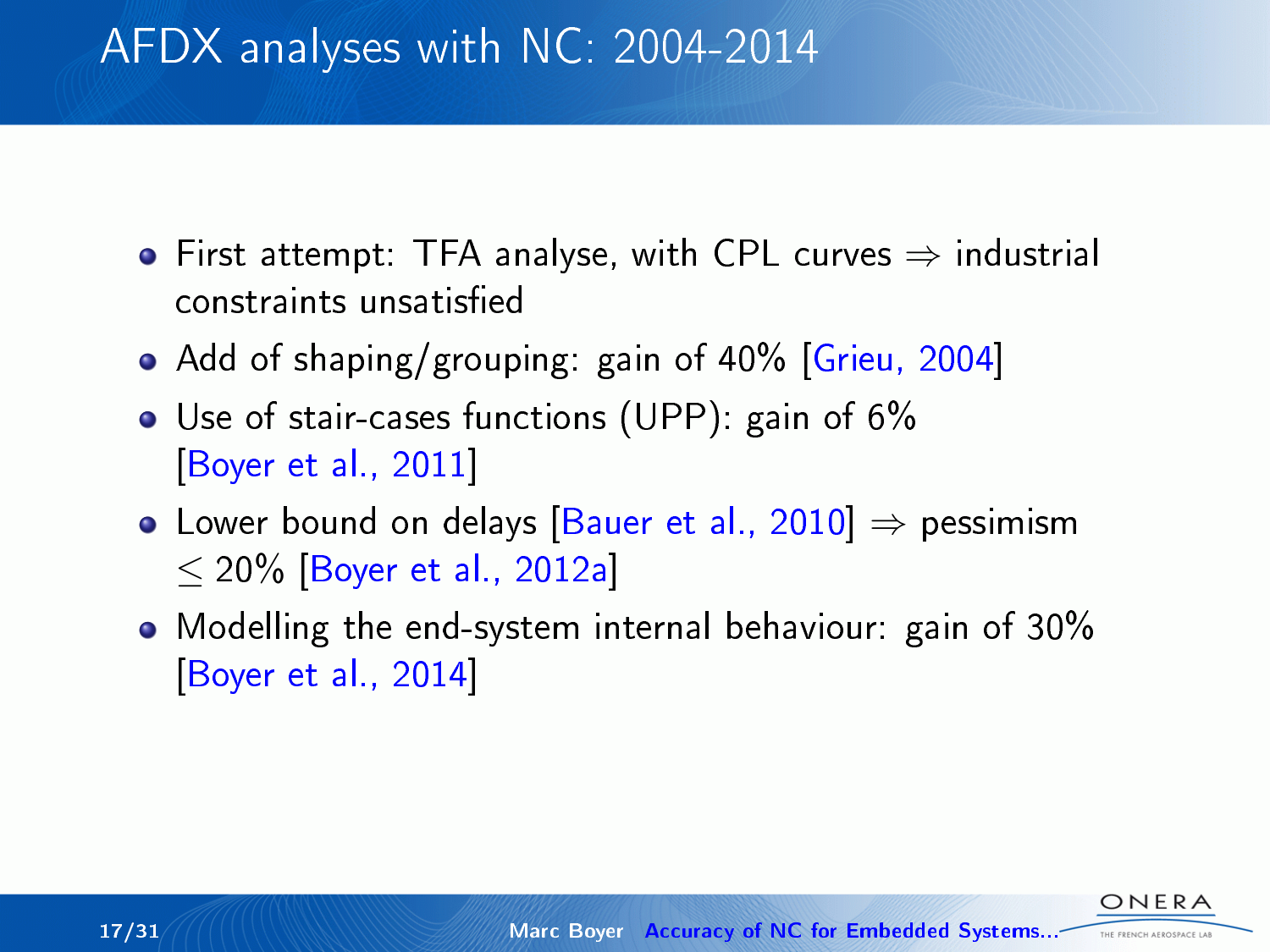- First attempt: TFA analyse, with CPL curves  $\Rightarrow$  industrial constraints unsatised
- Add of shaping/grouping: gain of 40% [\[Grieu, 2004\]](#page-46-2)
- Use of stair-cases functions (UPP): gain of 6% [\[Boyer et al., 2011\]](#page-45-2)
- Lower bound on delays [\[Bauer et al., 2010\]](#page-43-0)  $\Rightarrow$  pessimism  $<$  20% [\[Boyer et al., 2012a\]](#page-45-3)
- Modelling the end-system internal behaviour: gain of 30% [\[Boyer et al., 2014\]](#page-45-4)

Implemented in [RTaW-PEGASE.](#page-0-1)

THE ENEMY ASSOCIATE LA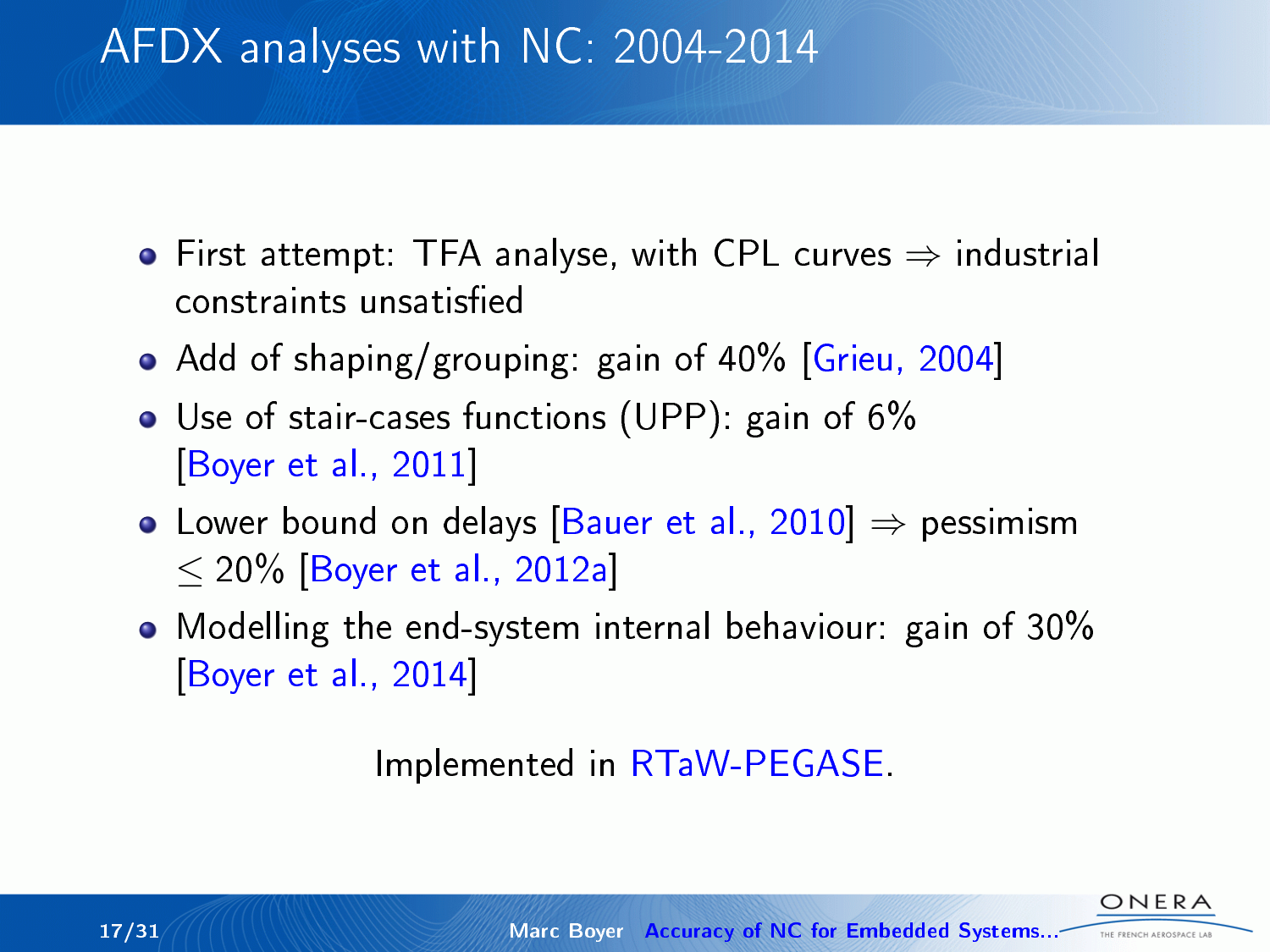[Once upon a time \(1999-2004\)](#page-3-0)

### [Work done \(2004-2014\)](#page-8-0) [Formal framework](#page-9-0) [Tightness in theory](#page-15-0) [Accuracy in practice](#page-25-0)

## **[Challenges](#page-34-0)**

[Miscellaneous](#page-37-0)

### [Conclusion](#page-39-0)

<span id="page-34-0"></span>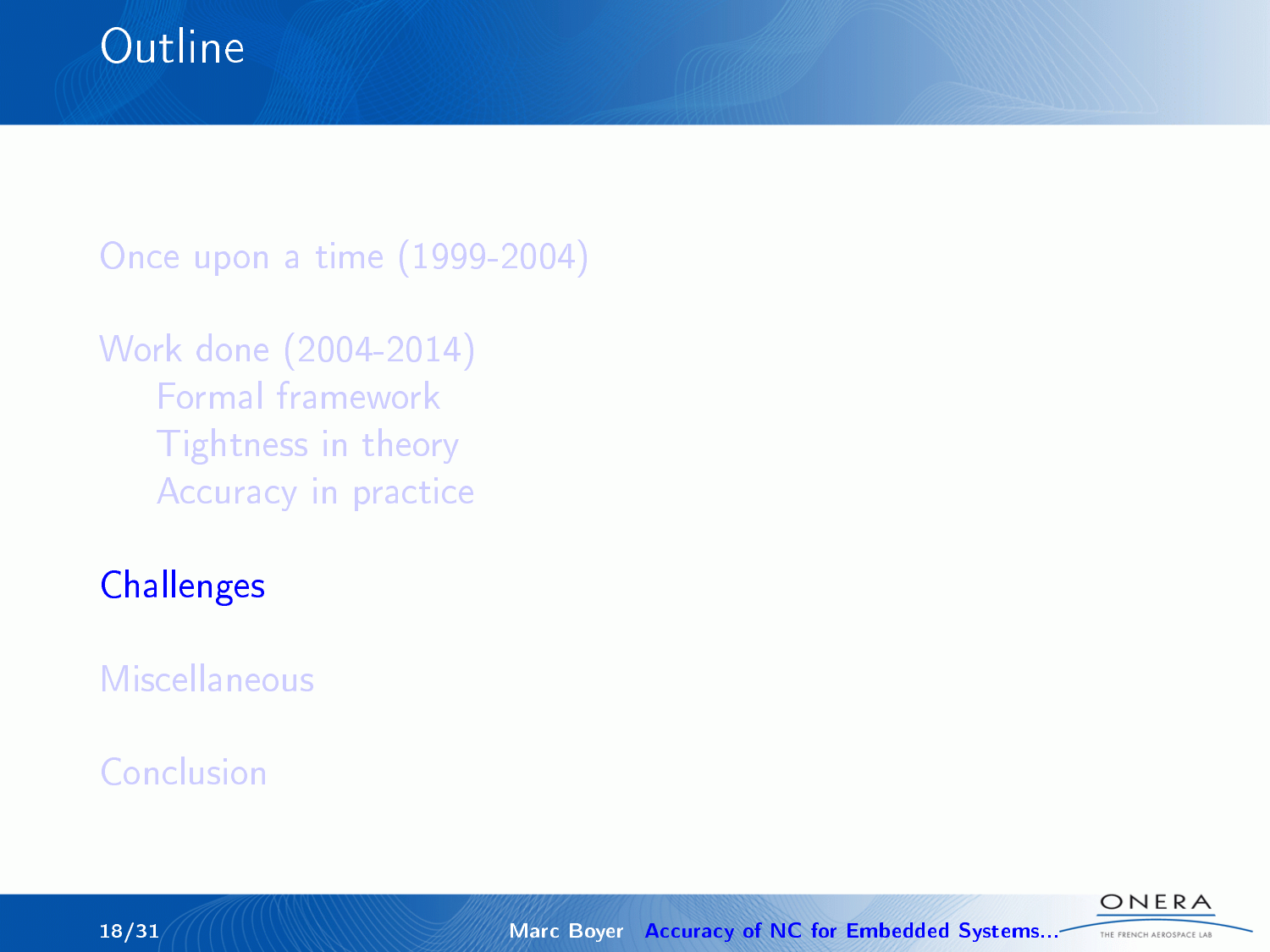# Formal challenges (IMHA)

### Packets

- packets results are based on maximal size
- how to mix small and large packet?
- **•** for packet-based policies
- first model [\[Bouillard et al., 2011,](#page-43-3) [Bouillard et al., 2012\]](#page-43-4)
- **o** Feeback
	- Protocols with feedback: Wormhole routing, TCP
	- Applicative feedback
- Cyclic dependencies [\[Jonsson et al., 2008\]](#page-47-3)
- Inversion problem [\[Le Corronc et al., 2010\]](#page-47-4)
	- classical approach: from flows and servers, computes delay/memory bounds
	- synthesis problem: which flows/servers to guarantee a bound?

ONFRA THE FRENCH AEROSPACE LA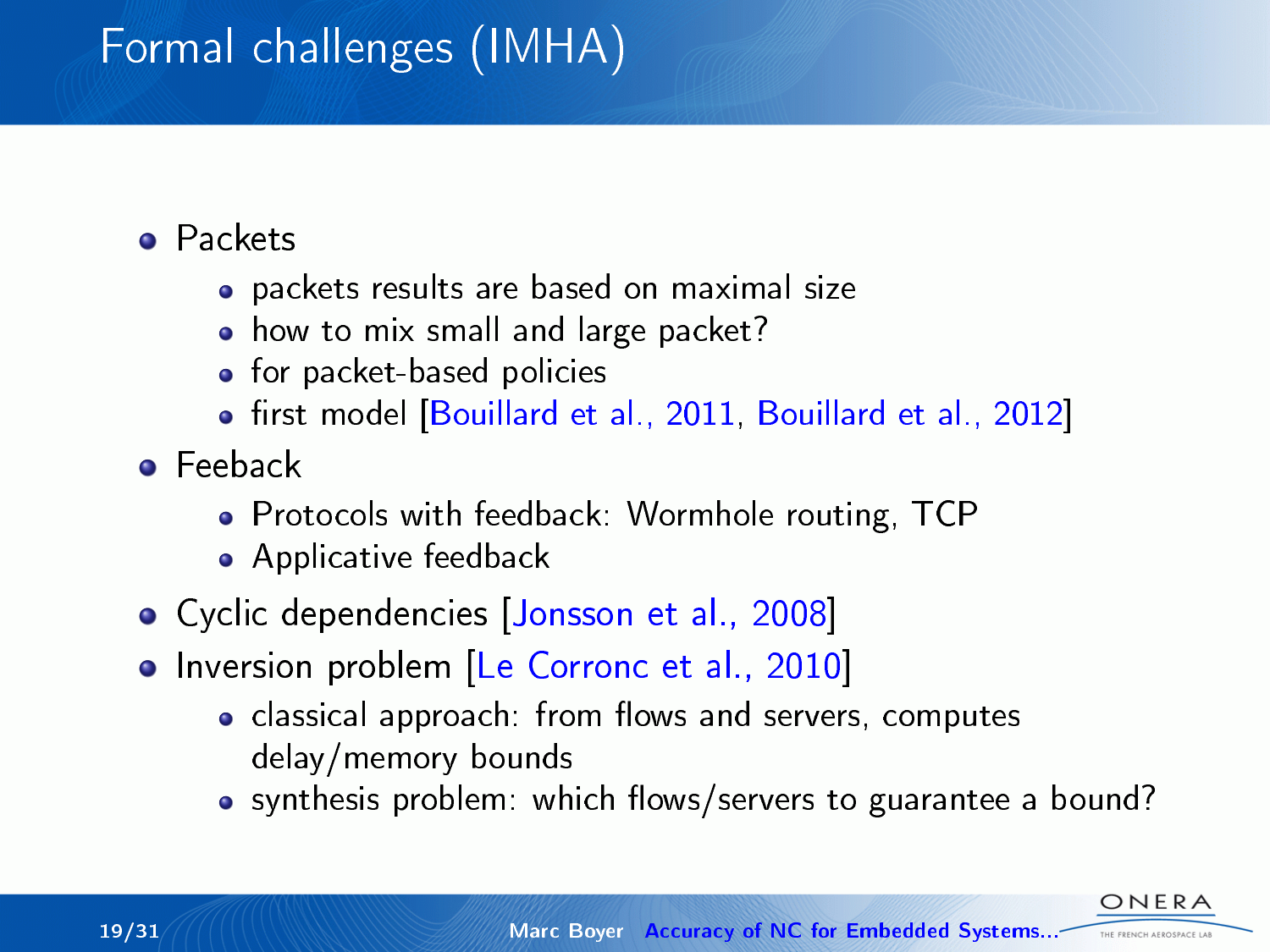## Applicative challenges

- **O** New networks
	- AVB/TSN
	- $\bullet$  ARINC 825
- Network on chip
- Integration scheduler/task and network/messages
	- **•** task release by message reception
	- task duration independent of message size
	- messages send at end of task
- **O** Design help
	- synthesis (inversion)
	- sensitivity analysis

...

ONERA THE FRENCH AEROSPACE LAB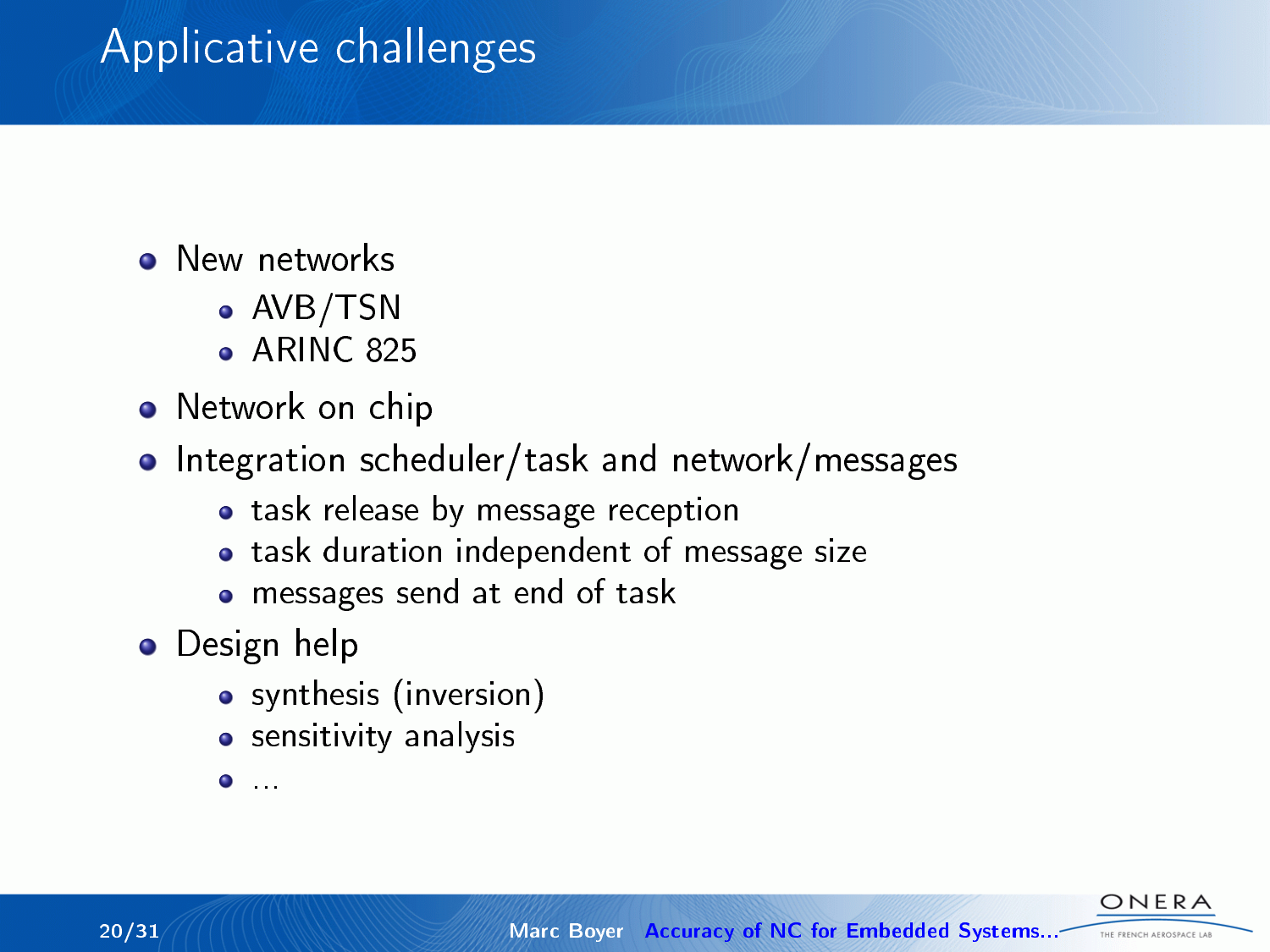[Once upon a time \(1999-2004\)](#page-3-0)

```
Work done (2004-2014)
Formal framework
Tightness in theory
Accuracy in practice
```
**[Challenges](#page-34-0)** 

### **[Miscellaneous](#page-37-0)**

### [Conclusion](#page-39-0)



<span id="page-37-0"></span>ONERA THE FRENCH AEROSPACE LAB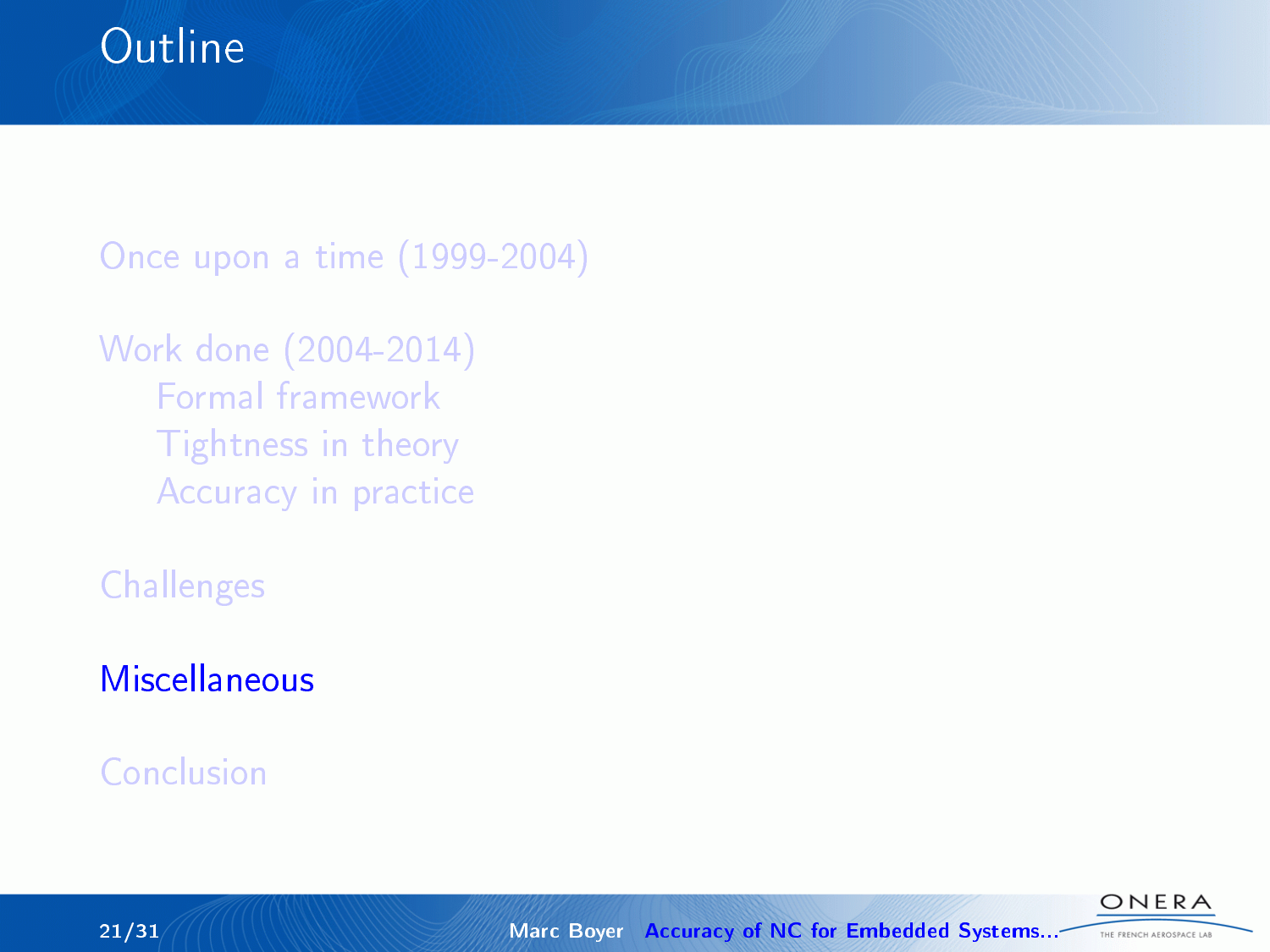- Coming soon: another book on deterministic network calculus
	- Anne Bouillard, Marc Boyer, Euriell Le Corronc
	- Summing up last 10 years
- **o** NetAirBench
	- configuration generator
	- creation of public test benches

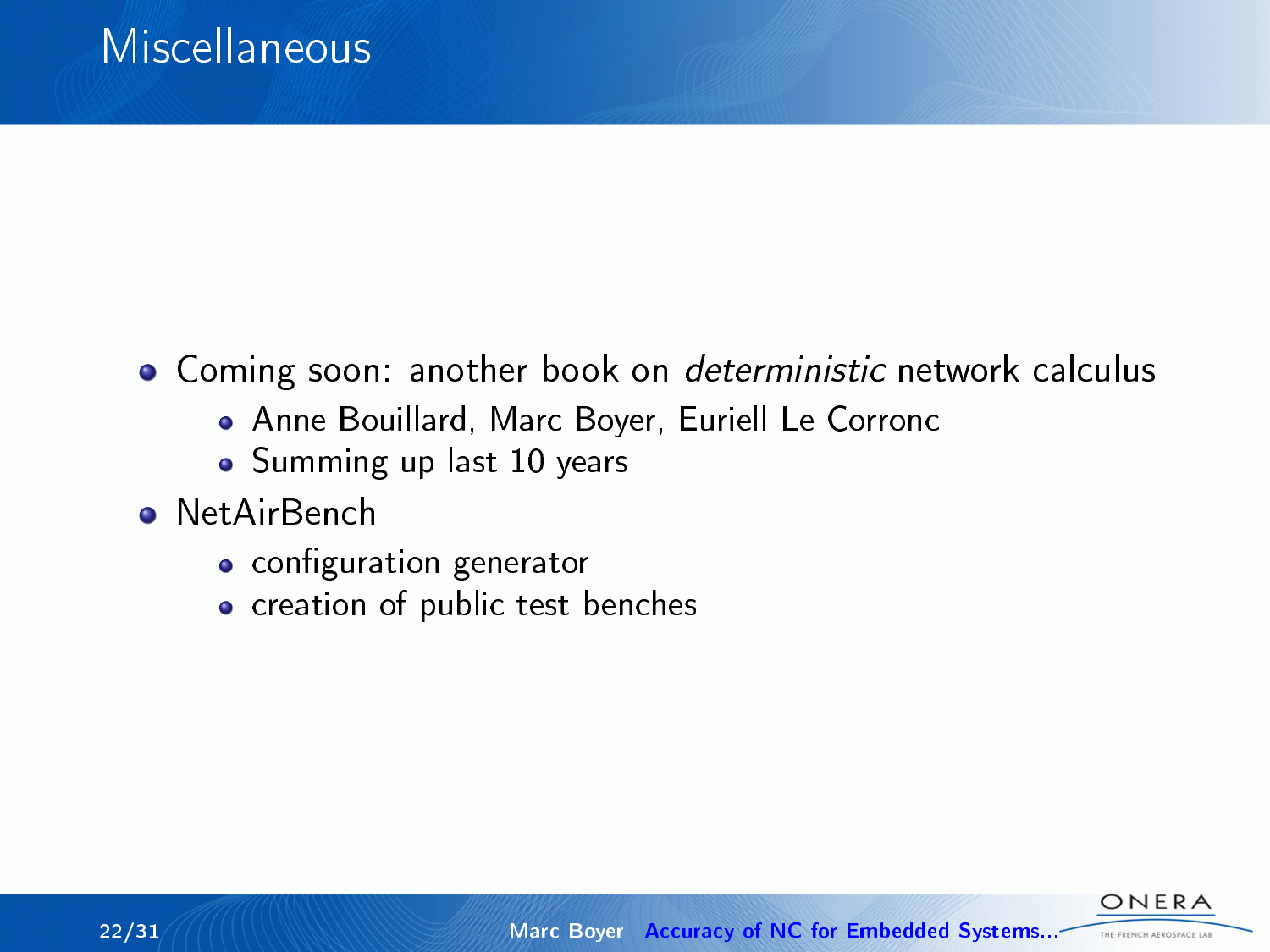[Once upon a time \(1999-2004\)](#page-3-0)

```
Work done (2004-2014)
Formal framework
Tightness in theory
Accuracy in practice
```
**[Challenges](#page-34-0)** 

[Miscellaneous](#page-37-0)

### [Conclusion](#page-39-0)

<span id="page-39-0"></span>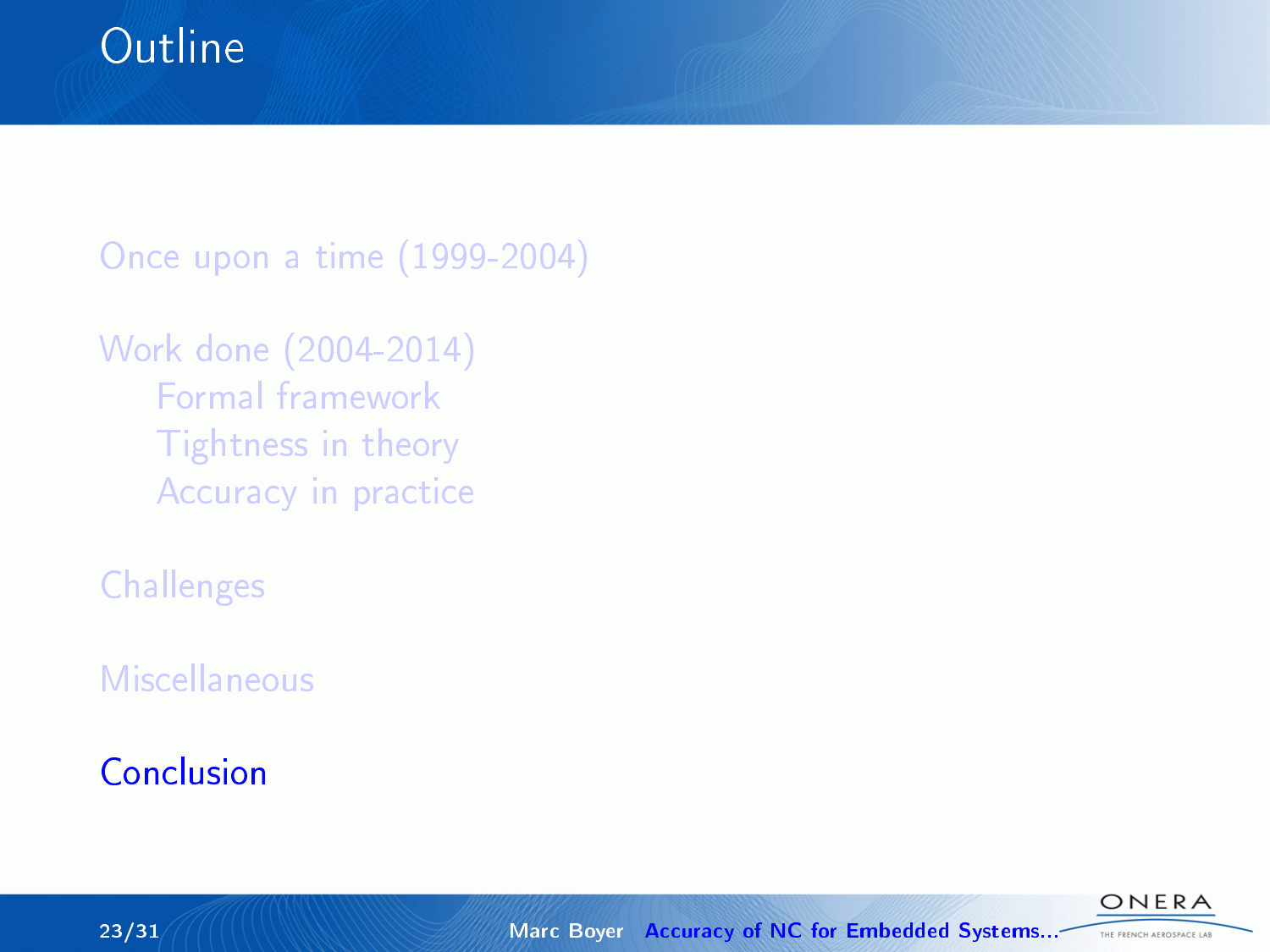





24/31 Marc Boyer [Accuracy of NC for Embedded Systems...](#page-0-0)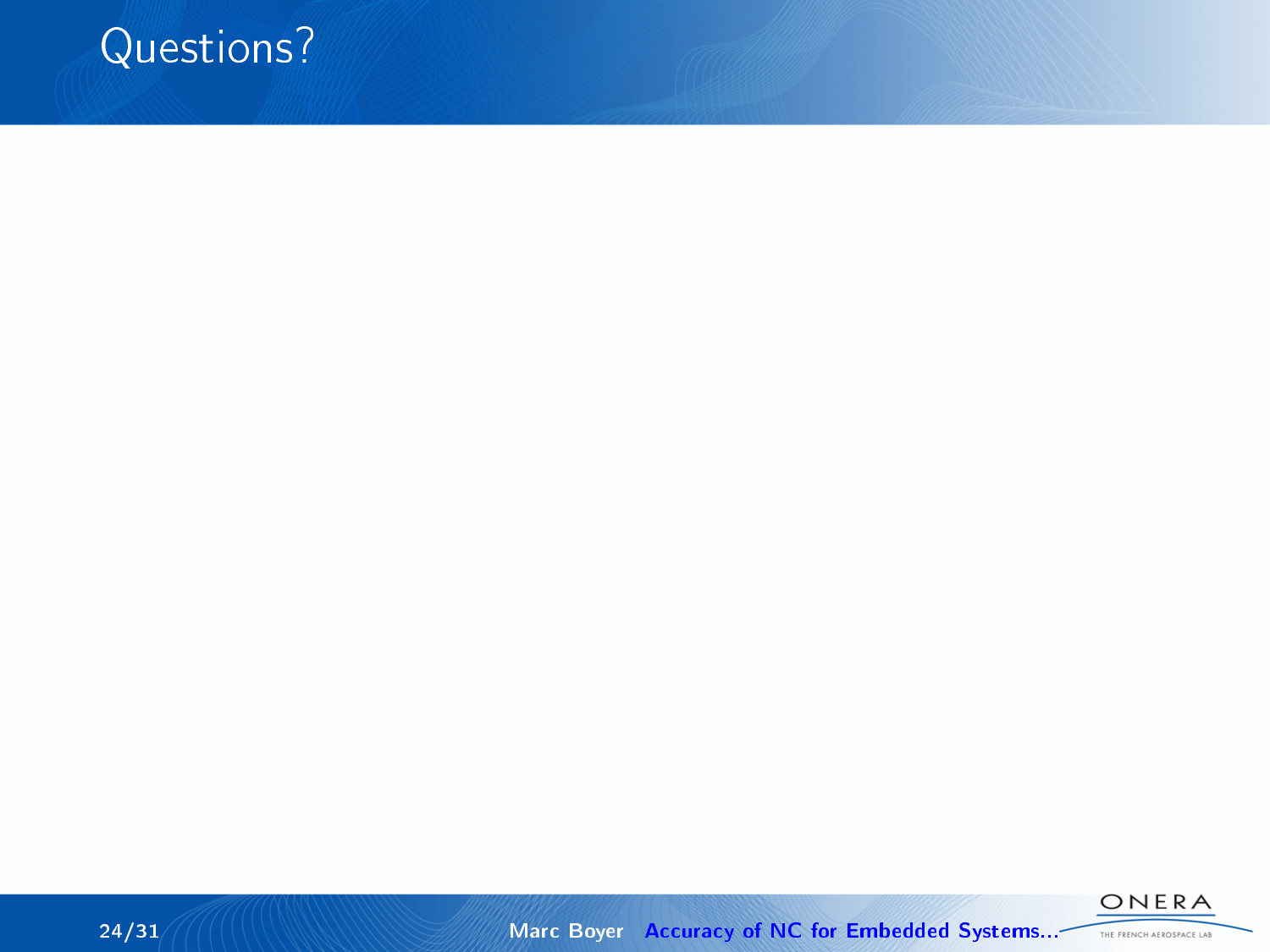## Stochastic bounds for embedded system



ONERA THE FRENCH AEROSPACE LAB

25/31 Marc Boyer [Accuracy of NC for Embedded Systems...](#page-0-0)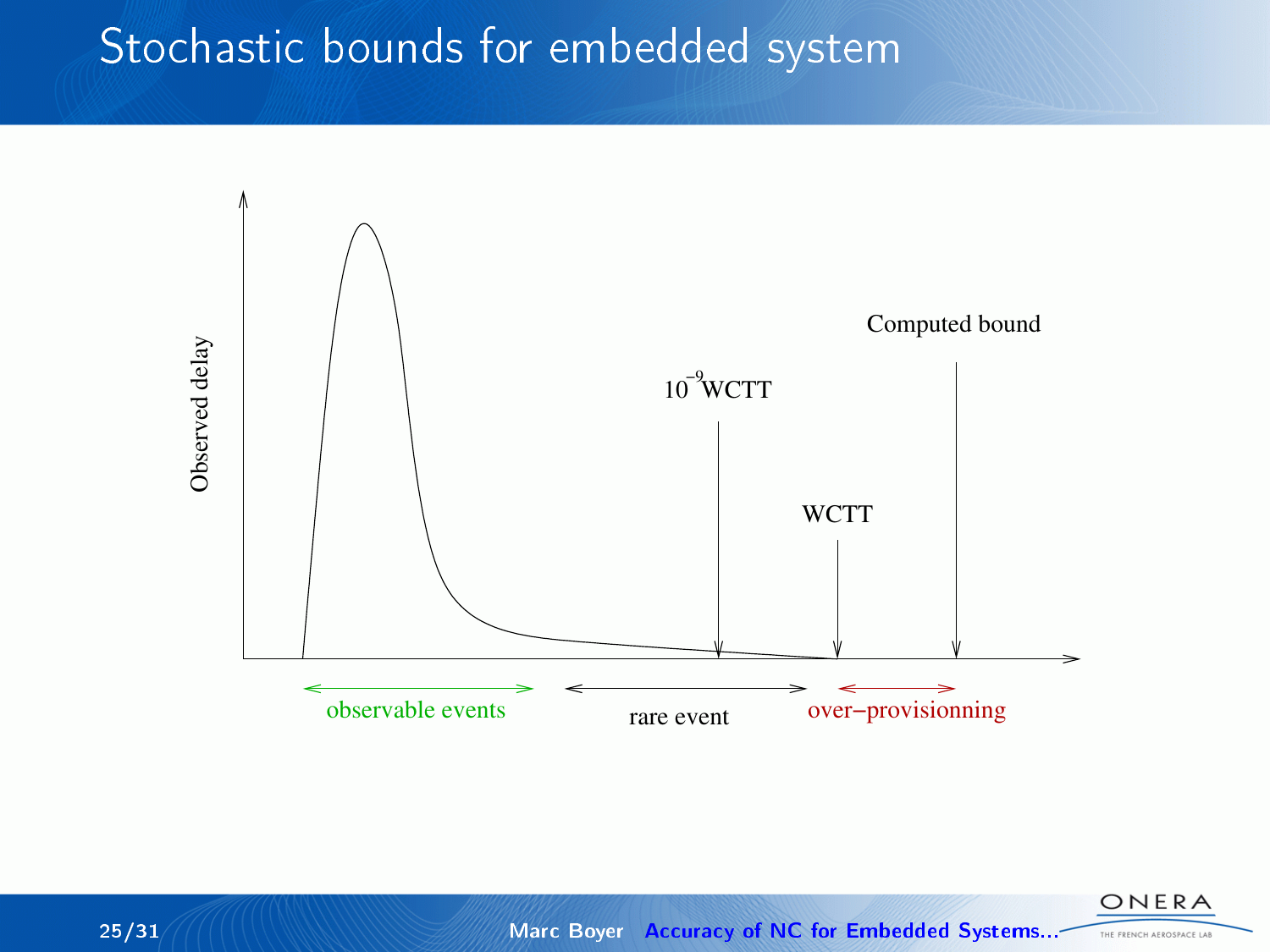## Stochastic bounds for embedded system



- How to get input probabilities?
- Where are the stochastic bounds wrt deterministic bounds?

THE FRENCH AEROSPACE LAB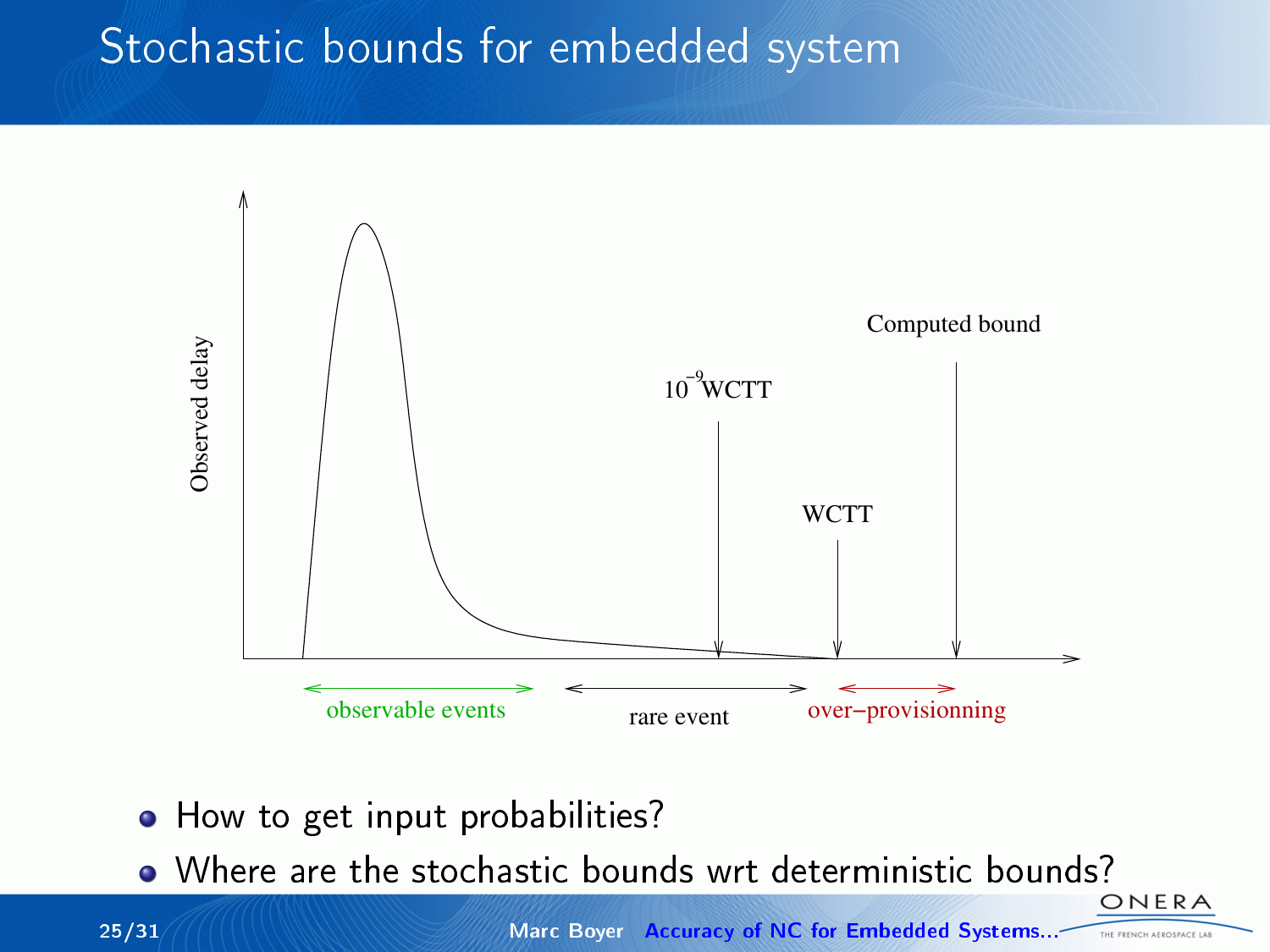## References I

<span id="page-43-0"></span>

#### Bauer, H., Scharbarg, J.-L., and Fraboul, C. (2010).

Improving the worst-case delay analysis of an AFDX network using an optimized trajectory approach.

 $IEEE$  Trans. Industrial Informatics,  $6(4)$ : 521-533.

<span id="page-43-2"></span>

#### Bouillard, A. (2011).

Composition of service curves in network calculus.

In Proceedings of the 1st International Workshop on Worst-Case Traversal Time (WCTT'2011), WCTT '11, pages 35-42.

<span id="page-43-3"></span>

Bouillard, A., Farhi, N., and Gaujal, B. (2011).

Packetization and aggregate scheduling.

Technical Report 7685, INRIA.

<span id="page-43-4"></span>

Bouillard, A., Farhi, N., and Gaujal, B. (2012).

Packetization and packet curves in network calculus.

In Proc. of the 6th International Conference on Performance Evaluation Methodologies and Tools (ValueTools 2012), Cargese, France.

Invited Paper.

<span id="page-43-1"></span>

Bouillard, A., Jouhet, L., and Thierry, E. (2009).

Service curves in Network Calculus: dos and don'ts.

Research Report RR-7094, INRIA.

ONERA THE FRENCH AEROSPACE LAB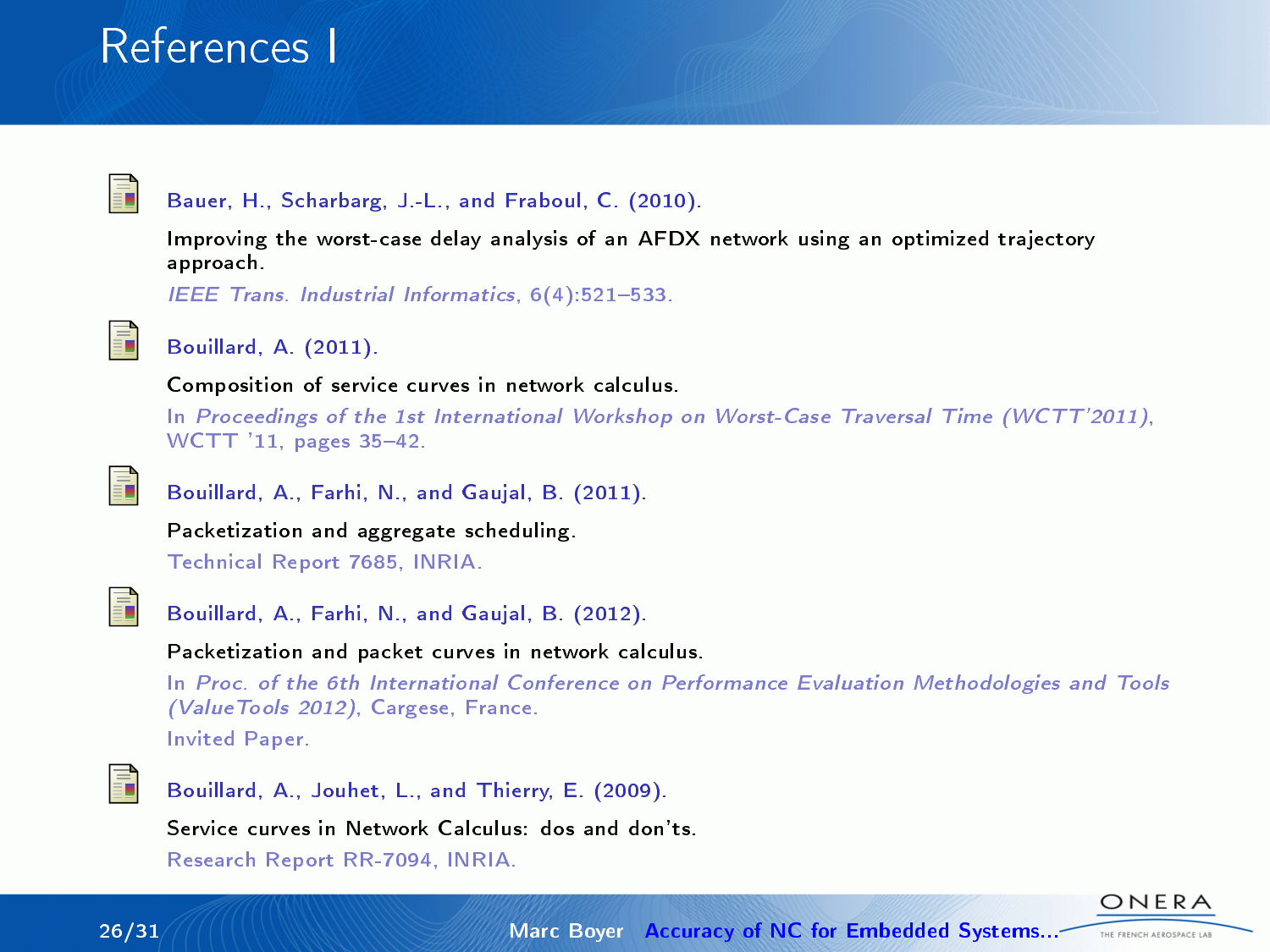## References II

<span id="page-44-4"></span>

#### Bouillard, A., Jouhet, L., and Thierry, E. (2009).

Tight performance bounds in the worst-case analysis of feed-forward networks. Technical Report 7012, INRIA.

<span id="page-44-0"></span>

Bouillard, A., Jouhet, L., and Thierry, E. (2010a).

Comparison of different classes of service curves in network calculus.

In Proc. of the 10th International Workshop on Discrete Event Systems (WODES 2010), Technische Universität Berlin.

<span id="page-44-2"></span>

Bouillard, A., Jouhet, L., and Thierry, E. (2010b).

Tight performance bounds in the worst-case analysis of feed-forward networks.

In Proceedings of the 29th Conference on Computer Communications (INFOCOM 2010), pages  $1 - 9.$ 

<span id="page-44-3"></span>

Bouillard, A. and Stea, G. (2012).

Exact worst-case delay for fifo-multiplexing tandems.

In Proc. of the 6th International Conference on Performance Evaluation Methodologies and Tools (ValueTools 2012), Cargese, France.

<span id="page-44-1"></span>

Bouillard, A. and Thierry, E. (2008).

An algorithmic toolbox for network calculus.

Discrete Event Dynamic Systems, 18(1):3-49. http://www.springerlink.com/content/ 876x51r6647r8g68/.



ONERA THE FRENCH AEROSPACE LAB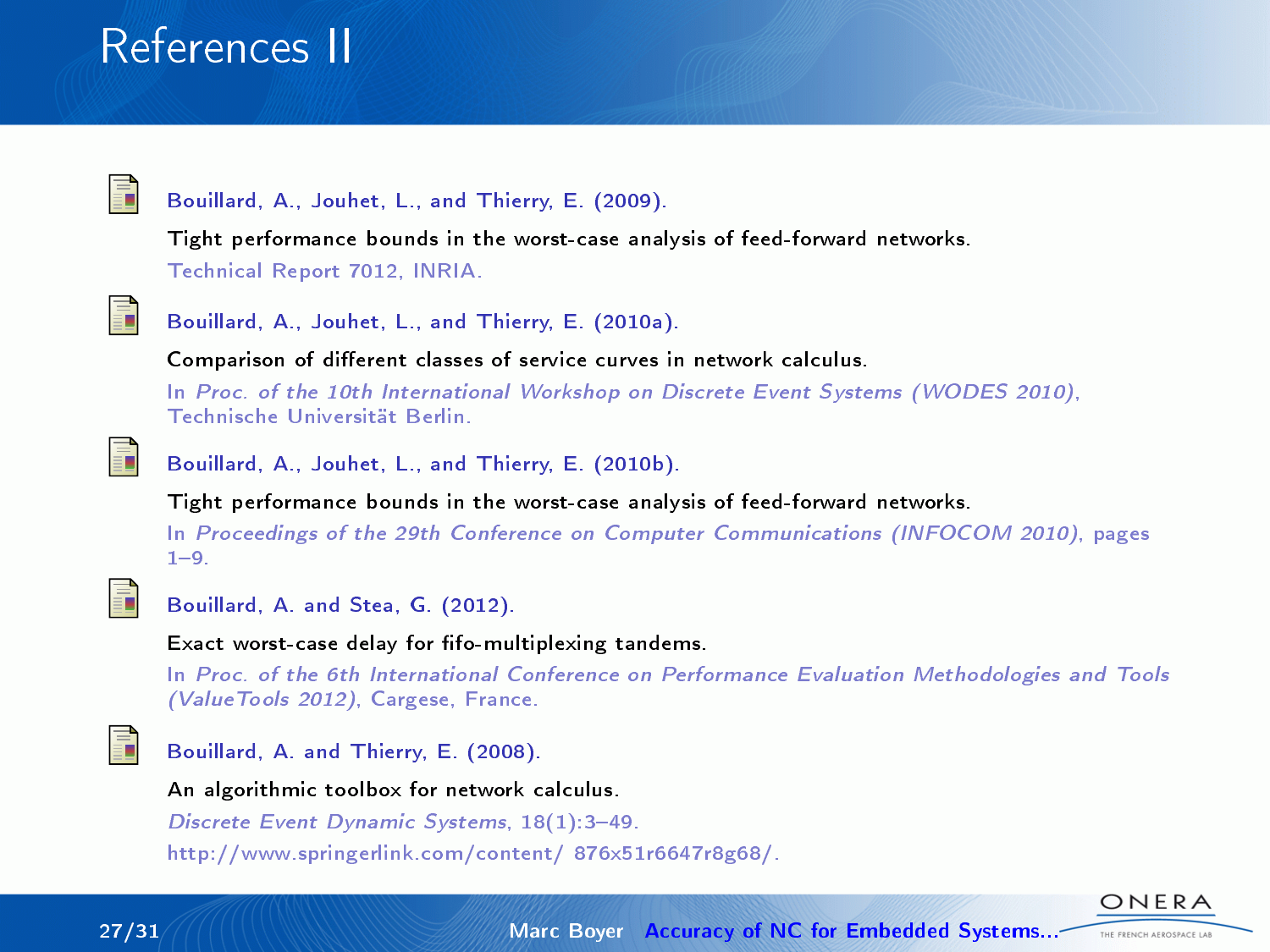## References III

<span id="page-45-0"></span>

#### Boyer, M., Dufour, G., and Santinelli, L. (2013).

#### Continuity for network calculus.

In Proc of the 21th International Conference on Real-Time and Network Systems (RTNS 2013), pages 235-244, Sophia Antipolis, France. ACM.

<span id="page-45-2"></span>

Boyer, M., Migge, J., and Fumey, M. (2011).

PEGASE, a robust and efficient tool for worst case network traversal time. In Proc. of the SAE 2011 AeroTech Congress & Exhibition, Toulouse, France. SAE International.

<span id="page-45-3"></span>

Boyer, M., Navet, N., and Fumey, M. (2012a).

Experimental assessment of timing verification techniques for afdx.

In Proc. of the 6th Int. Congress on Embedded Real Time Software and Systems, Toulouse, France.

<span id="page-45-4"></span>

Boyer, M., Santinelli, L., Navet, N., and Migge, Jörn annd Fumey, M. (2014).

Integrating end-system frame scheduling for more accurate afdx timing analysis.

In Proc. of the 7th Int. Congress on Embedded Real Time Software and Systems (ERTSS 2014), Toulouse, France.

<span id="page-45-1"></span>

Boyer, M., Stea, G., and Mangoua Sofack, W. (2012b).

#### Deficit round robin with network calculus.

In Proc. of the 6th International Conference on Performance Evaluation Methodologies and Tools (ValueTools 2012), Cargese, France.



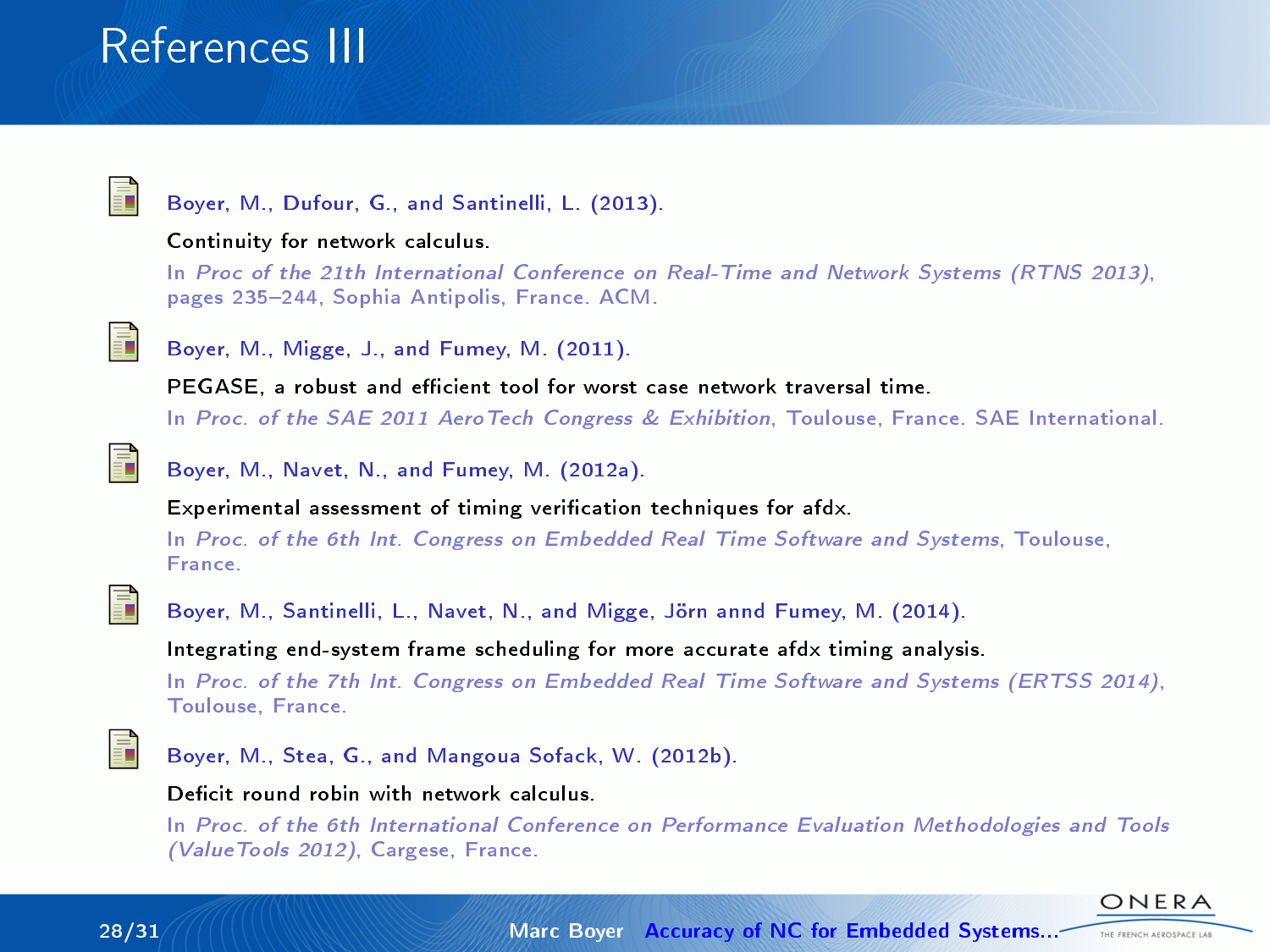## References IV

<span id="page-46-4"></span>

#### Chokshi, D. B. and Bhaduri, P. (2008).

Modeling fixed priority non-preemptive scheduling with real-time calculus.

In Proc. of the 2008 14th IEEE int. conf. on Embedded and Real-Time Computing Systems and Applications (RTCSA'08), Washington, DC, USA. IEEE Computer Society.

<span id="page-46-3"></span>

#### Cruz, R. (1998).

 $SCED+$ : efficient management of quality of service guarantees.

In Proc. of the 7th Annual Joint Conference of the IEEE Computer and Communications Societies (INFOCOM '98), volume 2, pages  $625 - 634$  vol.2.

<span id="page-46-2"></span>

#### Grieu, J. (2004).

Analyse et évaluation de techniques de commutation Ethernet pour l'interconnexion des systèmes avioniques.

PhD thesis, Institut National Polytechnique de Toulouse (INPT), Toulouse.

<span id="page-46-1"></span>

Grieu, J., Frances, F., and Fraboul, C. (2003).

Preuve de déterminisme d'un réseau embarqué avionique.

In Actes du Colloque Francophone sur l'Ingenierie des Protocoles (CFIP 2003), Paris.

<span id="page-46-0"></span>

Gutiérrez, J. J., Palencia, J. C., and Harbour, M. G. (2012).

Response time analysis in AFDX networks with sub-virtual links and prioritized switches. In Proc of the XV Jornadas de Tiempo Real, Santander, Spain.



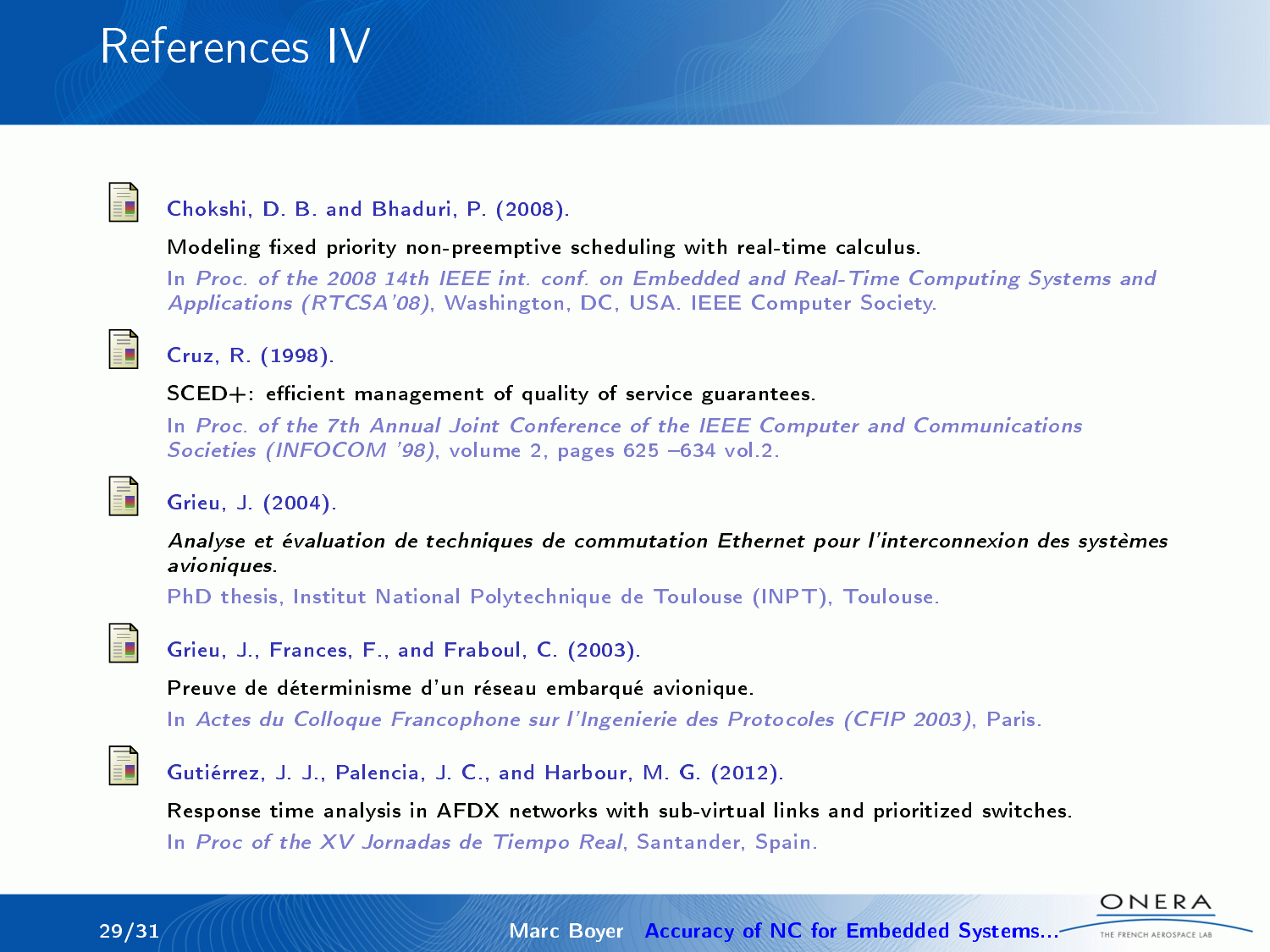## References V

<span id="page-47-0"></span>

Henia, R., Hamann, A., Jersak, M., Racu, R., Richter, K., and Ernst, R. (2005). System level performance analysis - the symta/s approach. IEEE Proceedings on Computers and Digital Techniques,  $152(2):148 - 166$ .

<span id="page-47-3"></span>

Jonsson, B., Perathoner, S., Thiele, L., and Yi, W. (2008). Cyclic dependencies in modular performance analysis. In Proc. of the 8th Int. Conf on Embedded Software (EMSOFT'08), pages 179-188. ACM Press.

<span id="page-47-4"></span>

Le Corronc, E., Cottenceau, B., and Hardouin, L. (2010).

#### Flow control with  $(min, +)$  algebra.

In 4th International Symposium On Leveraging Applications of Formal Methods, Verification and Validation, 2010, Heraklion - Crete. ISOLA'10.

<span id="page-47-1"></span>

Le Corronc, E., Cottenceau, B., and Hardouin, L. (2014).

Container of  $(\text{min}, +)$ -linear systems.

Journal of Discrete Event Dynamic Systems, 14(1):15-52.

<span id="page-47-2"></span>

Lenzini, L., Mingozzi, E., and Stea, G. (2004).

Delay bounds for FIFO aggegates: a case study.

Computer Communications, 28:287-299.